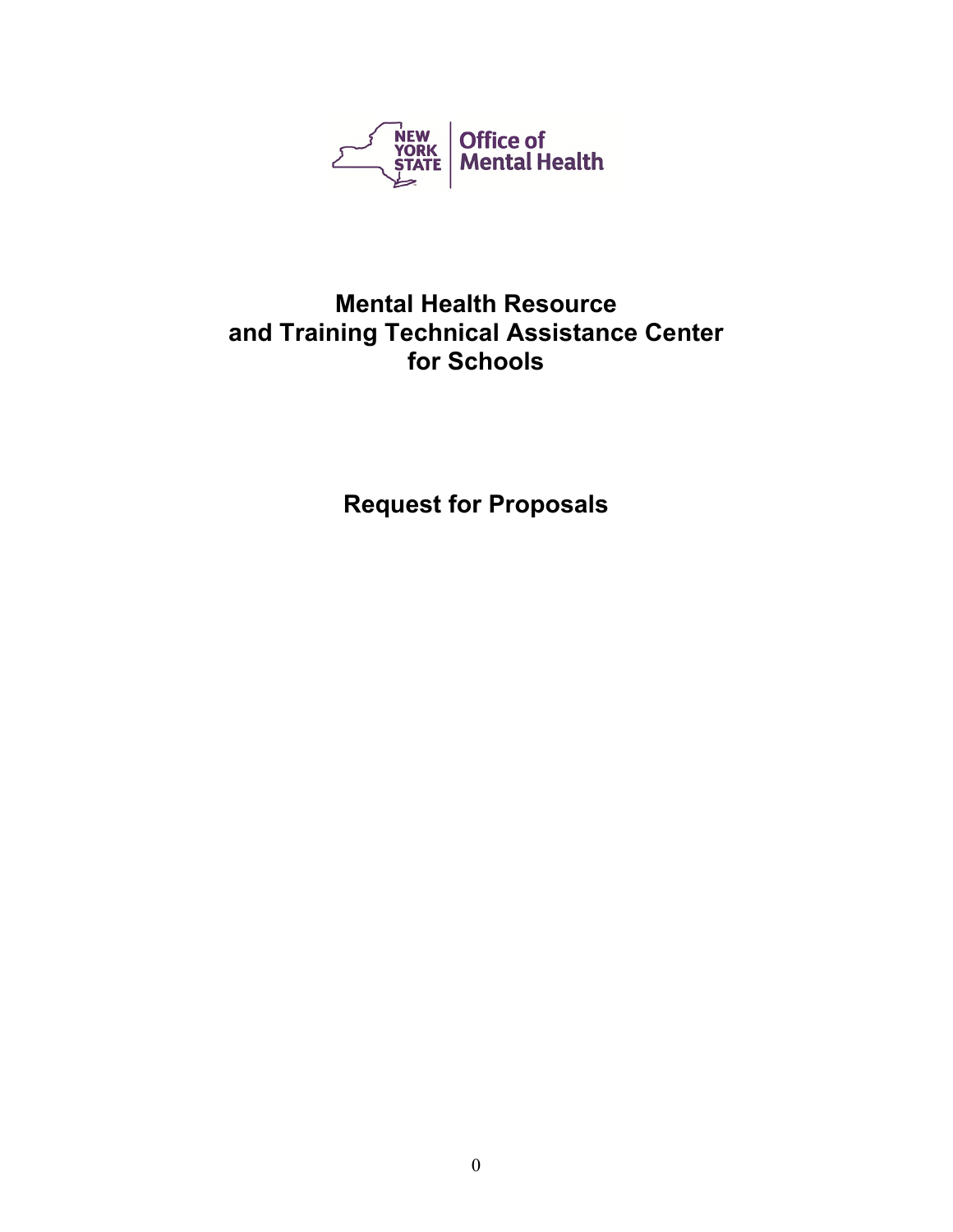## **Table of Contents**

| 1.           |       |                                                                                         |  |  |
|--------------|-------|-----------------------------------------------------------------------------------------|--|--|
|              | 1.1   |                                                                                         |  |  |
|              | 1.2   |                                                                                         |  |  |
| $\mathbf{2}$ |       |                                                                                         |  |  |
|              | 2.1   |                                                                                         |  |  |
|              | 2.2   |                                                                                         |  |  |
|              | 2.3   |                                                                                         |  |  |
|              | 2.4   |                                                                                         |  |  |
|              | 2.5   |                                                                                         |  |  |
|              | 2.6   |                                                                                         |  |  |
|              | 2.7   |                                                                                         |  |  |
|              | 2.8   |                                                                                         |  |  |
|              | 2.9   |                                                                                         |  |  |
|              | 2.10  |                                                                                         |  |  |
|              | 2.11  | Mandatory Qualification Submission Requirements - Other Documents 6                     |  |  |
|              | 2.12  |                                                                                         |  |  |
| $\mathbf{3}$ |       |                                                                                         |  |  |
|              | 3.1   |                                                                                         |  |  |
|              | 3.2   |                                                                                         |  |  |
|              | 3.3   |                                                                                         |  |  |
|              | 3.4   |                                                                                         |  |  |
|              | 3.5   |                                                                                         |  |  |
|              | 3.6   | Participation Opportunities for New York State Certified Service-Disabled Veteran Owned |  |  |
|              |       |                                                                                         |  |  |
|              | 3.7   |                                                                                         |  |  |
|              | 3.8   |                                                                                         |  |  |
|              | 3.9   |                                                                                         |  |  |
|              | 3.10  |                                                                                         |  |  |
|              | 3.11  |                                                                                         |  |  |
|              | 3.12  |                                                                                         |  |  |
|              | 3.13  |                                                                                         |  |  |
|              | 3.14  |                                                                                         |  |  |
|              | 3.15  |                                                                                         |  |  |
|              | 3.16  | New York State Worker's Compensation Insurance Requirement 13                           |  |  |
|              | 3.17  |                                                                                         |  |  |
|              | 3.18  |                                                                                         |  |  |
|              | 3.19  |                                                                                         |  |  |
|              | 3.20  | Sales and Compensating Use Tax Certificate (Tax Law Section 5-A) 16                     |  |  |
|              | 3.21  |                                                                                         |  |  |
|              | 3.22  |                                                                                         |  |  |
| 4            |       |                                                                                         |  |  |
|              | 4.1   |                                                                                         |  |  |
|              | 4.2   |                                                                                         |  |  |
|              | 4.3   |                                                                                         |  |  |
|              | 4.3.1 |                                                                                         |  |  |
|              | 4.3.2 |                                                                                         |  |  |
|              | 4.4   |                                                                                         |  |  |
| 5            |       |                                                                                         |  |  |
|              | 5.1   |                                                                                         |  |  |
|              | 5.2   |                                                                                         |  |  |
|              | 5.3   |                                                                                         |  |  |
| 6            |       |                                                                                         |  |  |
|              | 6.1   |                                                                                         |  |  |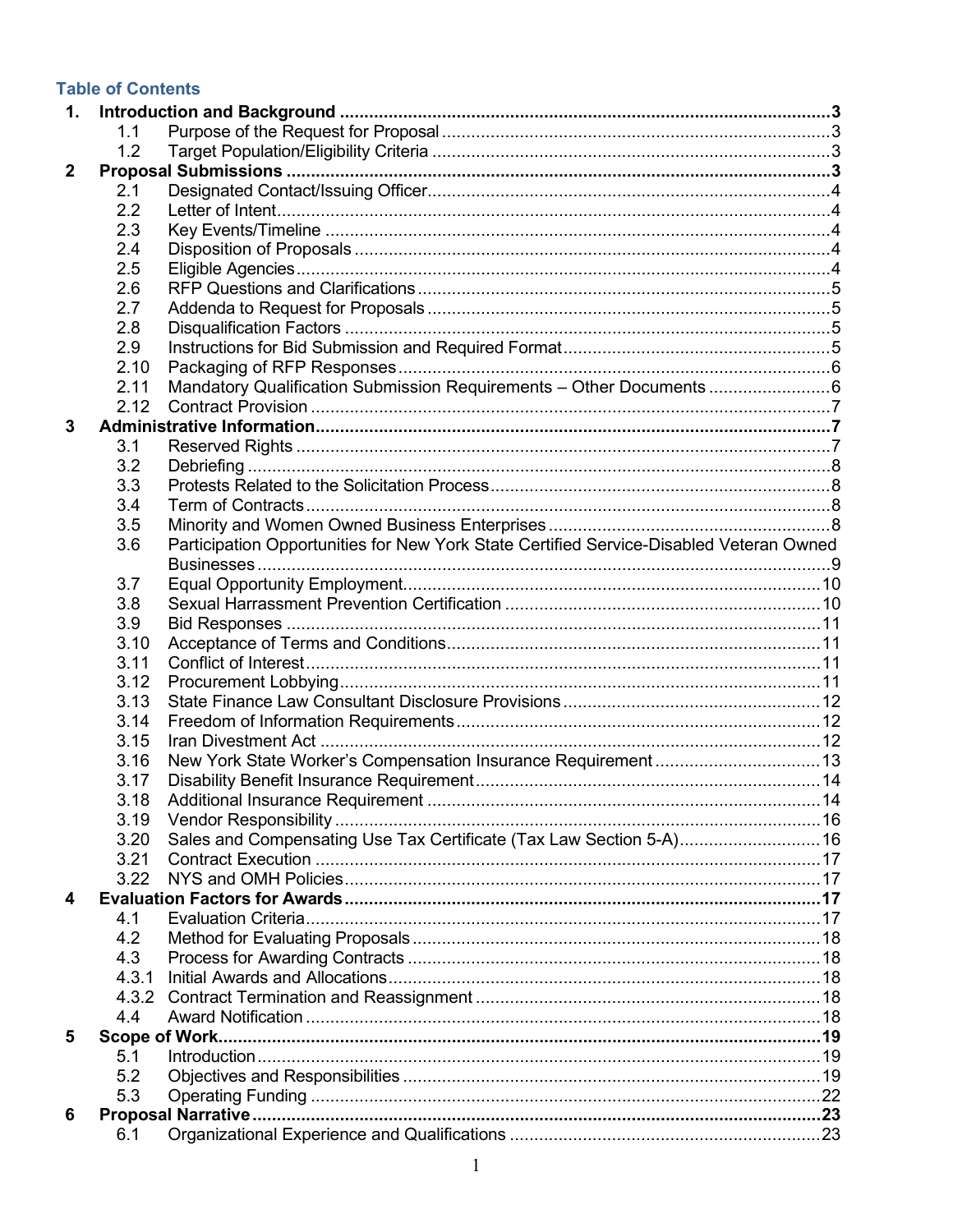| 6.3 |                                                                                        |  |
|-----|----------------------------------------------------------------------------------------|--|
| 6.4 |                                                                                        |  |
| 6.5 |                                                                                        |  |
| 6.6 |                                                                                        |  |
| 6.7 |                                                                                        |  |
| 6.8 | Commitment to Equity and the Reduction of Disparities in Access, Quality and Treatment |  |
|     |                                                                                        |  |
| 6.9 |                                                                                        |  |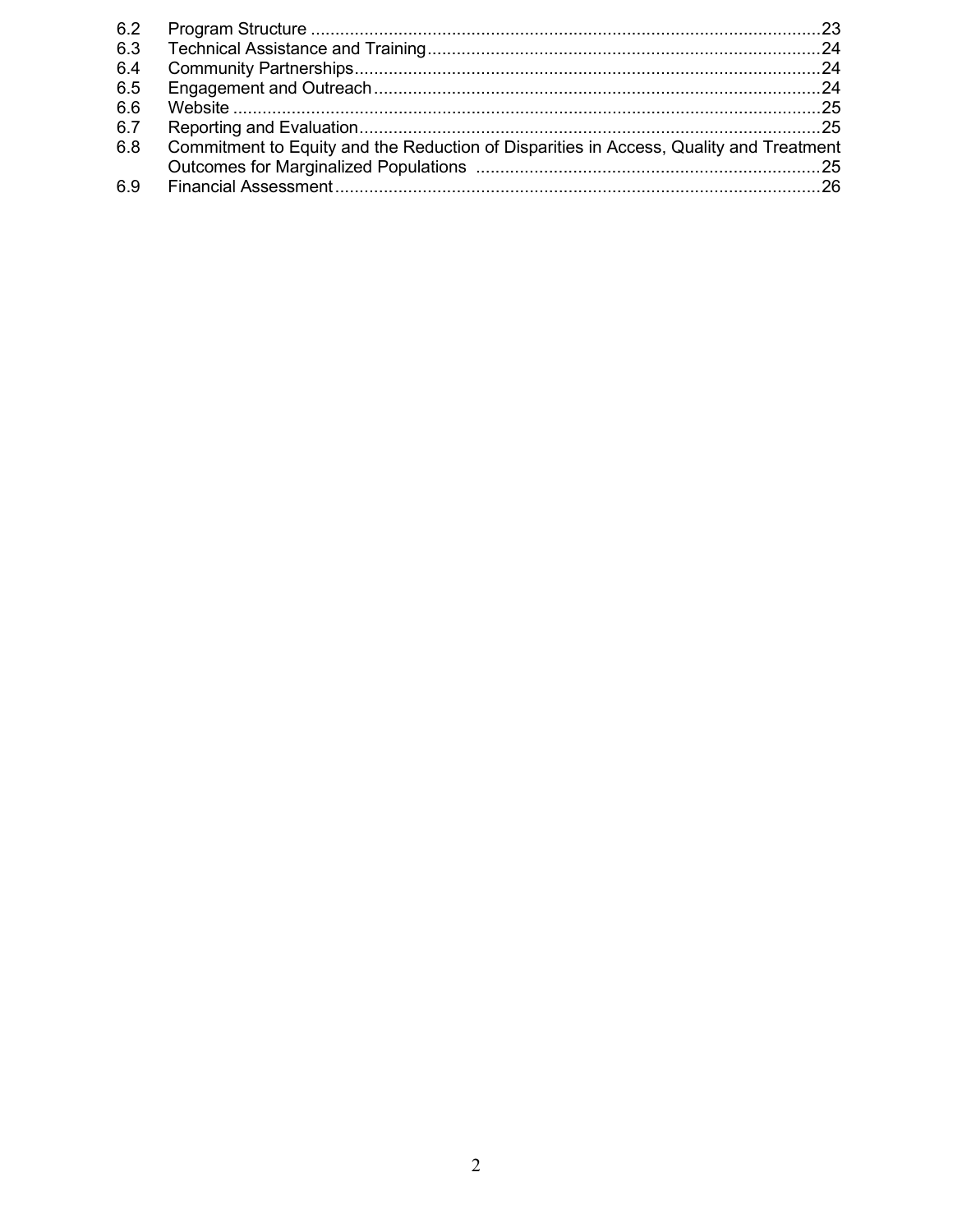#### **1. Introduction and Background**

## **1.1 Purpose of the Request for Proposal**

The New York State (NYS) Office of Mental Health (OMH) is pleased to announce the availability of funds to support a Mental Health Resource and Training Technical Assistance Center for Schools.

New York led the way as the nation's first state requiring K-12 mental health education. As a result of this implementation, schools across New York State are required to teach about mental health as part of the broader health curriculum.

The Mental Health Resource and Training Technical Assistance Center for Schools will provide support to all New York State public and private schools pursuant to Chapter 390 of the Laws of 2016 and Chapter 1 of the Laws of 2017, requiring mental health instruction as part of the K-12 health curricula.

Mental Health education in school offers the opportunity to provide a positive impact on the overall health of children by enhancing their understanding of mental health. This holistic approach has the ability to reduce stigma by increasing exposure which assists in the normalization of mental health and wellness activities and may also promote help seeking behaviors.

As recently noted in the [2021 U.S. Surgeon General's Advisory on](https://www.hhs.gov/sites/default/files/surgeon-general-youth-mental-health-advisory.pdf) Protecting Youth Mental [Health](https://www.hhs.gov/sites/default/files/surgeon-general-youth-mental-health-advisory.pdf)**,** 

**"**Mental health affects every aspect of our lives: how we feel about ourselves and the world; solve problems, cope with stress, and overcome challenges; build relationships and connect with others; and perform in school, at work, and throughout life. Mental health encompasses our emotional, psychological, and social wellbeing, and is an essential component of overall health."

As New York State continues to lead the nation, the charge of the Mental Health Resource and Training Technical Assistance Center for Schools is to assist New York State schools by informing the content and incorporation of mental health into health curriculum.

(Refer to section 5.2 Scope of Work Objectives and Responsibilities for details)

## **1.2 Target Population/Eligibility Criteria**

All public and private schools, grades K-12 in New York State

## **2. Proposal Submissions**

#### **2.1 Designated Contact/Issuing Officer**

 OMH has assigned an Issuing Officer for this project. The Issuing Officer or a designee shall be the sole point of contact regarding the RFP from the date of issuance of the RFP until the issuance of the Notice of Conditional Award. To avoid being deemed non-responsive, a applicant is restricted from making contact with any other personnel of OMH regarding the RFP. Certain findings of non-responsibility can result in rejection for a contract award. The Issuing Officer for this RFP is:

Carol Swiderski Contract Management Specialist 2 New York State Office of Mental Health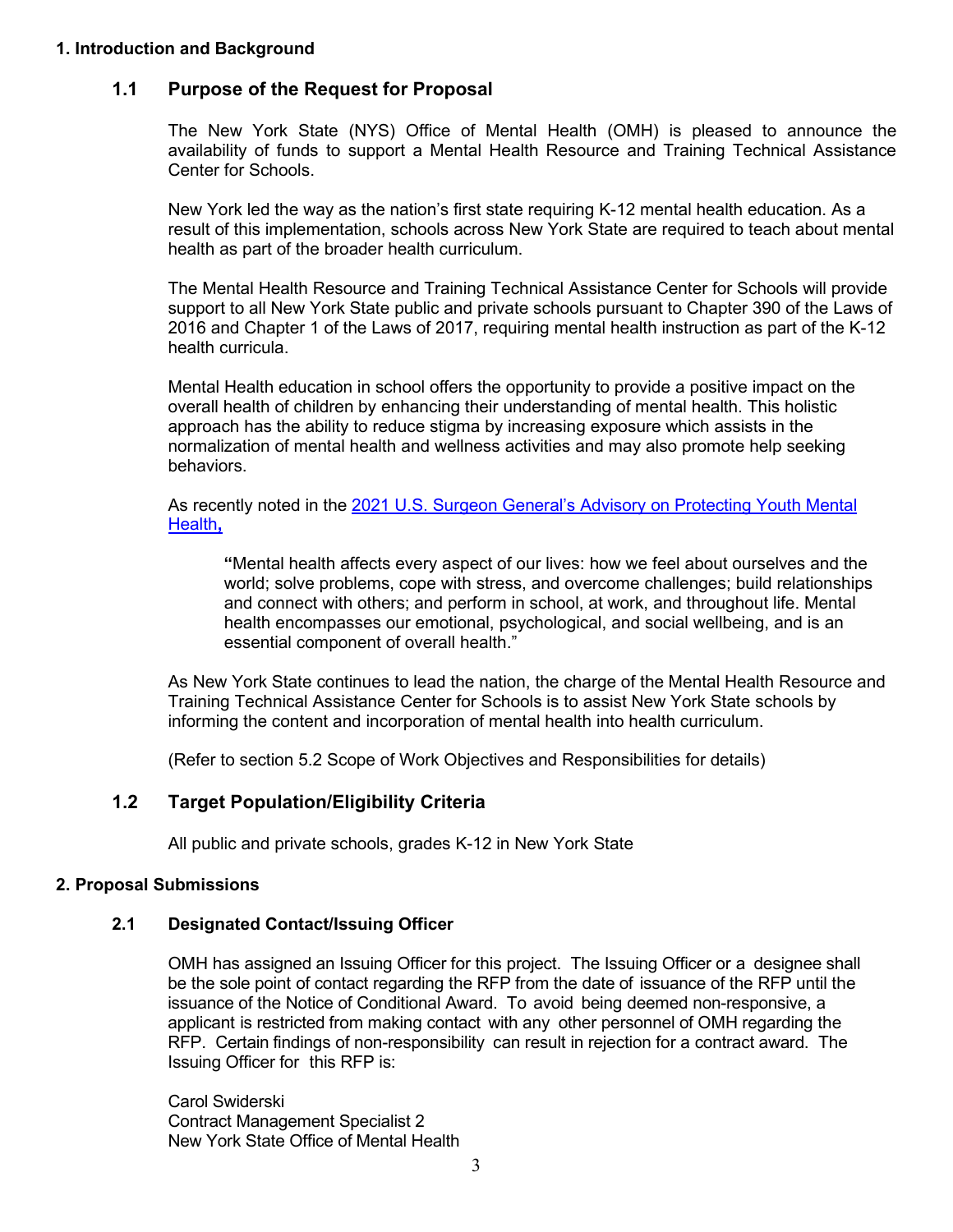Contracts and Claims 44 Holland Avenue, 7<sup>th</sup> Floor Albany, NY 12229 carol.swiderski@omh.ny.gov

## **2.2 Letter of Intent**

Agencies interested in responding to this Request for Proposal *must* submit a Letter of Intent to Bid to the OMH Issuing Officer by 04/20/2022. The Letter of Intent to Bid shall be non-binding.

Please mail the letter of intent to the Issuing Officer: Carol Swiderski Contract Management Specialist 2 New York State Office of Mental Health Contracts and Claims Attention: Letter of Intent 44 Holland Avenue, 7<sup>th</sup> Floor Albany, NY 12229

#### **2.3 Key Events/Timeline**

| <b>RFP Release Date</b>                 | 2/24/2022 |
|-----------------------------------------|-----------|
| Questions Due                           | 3/16/2022 |
| Questions and Answers Posted on Website | 4/6/2022  |
| Letter of Intent to Bid Due             | 4/20/2022 |
| Proposals Due by 3:00 PM EST            | 4/27/2022 |
| <b>Anticipated Award Notification</b>   | 5/18/2022 |
| <b>Anticipated Contract Start Date</b>  | 7/1/2022  |
|                                         |           |

#### **2.4 Disposition of Proposals**

All proposals received by the due date become property of OMH and shall not be returned. The successful proposal will be incorporated into the resulting contract and will be public record. Any proposals received after the due date will be returned to the applicant unopened.

## **2.5 Eligible Agencies**

Eligible applicants are not-for-profit agencies with 501(c) (3) incorporation located and doing business in New York State

Eligible applicants must demonstrate knowledge and experience in each of the following areas:

- Building relationships with New York State school districts, New York State Education Department (NYSED), and New York State Office of Mental Health
- Building partnerships with providers within the child-serving mental health system.
- Providing mental health training and education instruction for school personnel to increase their knowledge, skills, and ability to recognize the needs of students and developing and implementing training curriculum via multiple modalities including inperson and virtual platforms.
- Ability to engage and coordinate multiple stakeholders to advance the mental health and wellness of the school community.
- Ability to provide technical assistance to integrate mental health lessons into school curriculum.

Eligible applicants can subcontract with content experts for specific deliverables. If unsure if your agency is an eligible applicant, contact the Issuing Officer identified in Section 2.1.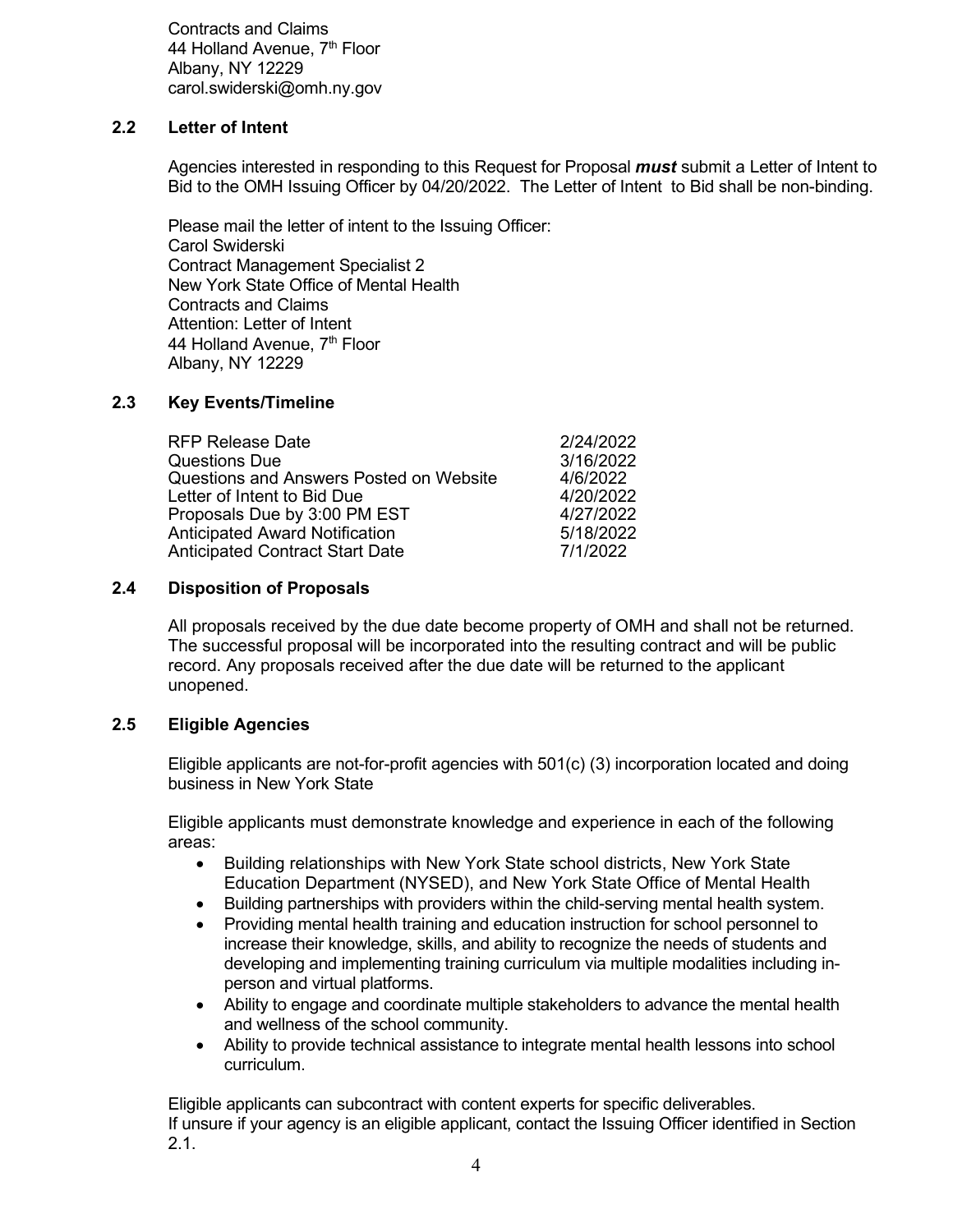Please be advised that all questions regarding Eligibility will be responded to through the official posting of the Questions and Answers. No questions about Eligibility will be responded to individually.

## **2.6 RFP Questions and Clarifications**

All questions or requests for clarification concerning the RFP shall be submitted in writing to the Issuing Officer by e-mail to [carol.swiderski@omh.ny.gov](mailto:carol.swiderski@omh.ny.gov) by 4:00 PM EST on the "Questions Due" date indicated in section 2.3 and will be limited to addressing only those questions submitted by the deadline. No questions can be submitted or will be answered after this date. No questions will be answered by telephone or in person.

The questions and official answers will be posted on the OMH website by 4/6/2022.

## **2.7 Addenda to Request for Proposals**

In the event that it becomes necessary to revise any part of the RFP during the application submission period, an addendum will be posted on the OMH website and the NYS Contract Reporter.

It is the applicant's responsibility to periodically review the OMH website and the NYS Contract Reporter to learn of revisions or addendums to this RFP. No other notification will be given.

#### **2.8 Disqualification Factors**

Following the opening of bids, a preliminary review of all proposals will be conducted by the Issuing Officer or a designee to review each proposal's submission for completeness and verify that all eligibility criteria have been met. Additionally, during the proposal evaluation process, evaluators will also be reviewing eligibility criteria and confirming that they have been met. During the course of either of these review processes, proposals that do not meet basic participation standards will be disqualified, specifically:

- Proposals from applicants that do not meet the eligibility criteria as outlined in 2.5; or
- **Proposals that do not comply with bid submission and/or required format instructions** as specified in 2.11

#### **2.9 Instructions for Bid Submission and Required Format**

Each proposal is required to contain:

- Provider Contact Form
- Proposal Narrative
- Operating budget for each year of the contract (Appendix B)
- Budget narrative (Appendix B1)
- Entire submission, as on continuous Word or PDF document, on agency identified flash drive, as well as one hard copy

The Proposal Narrative must respond to the criteria in the sequence as outlined in Section 6 and should be concise (no more than 20 pages, not including attachments), one-sided 12-point font. Please number pages "1 of 20", etc. The Operating Budget and Budget Narrative (Appendix B and B1) are separate documents that appear in the RFP section of the OMH website and can be downloaded in PDF format. Applicants must NOT substitute their own budget format. **Failure to use the provided Operating Budget and Budget Narrative formats may result in disqualification for non-responsiveness.**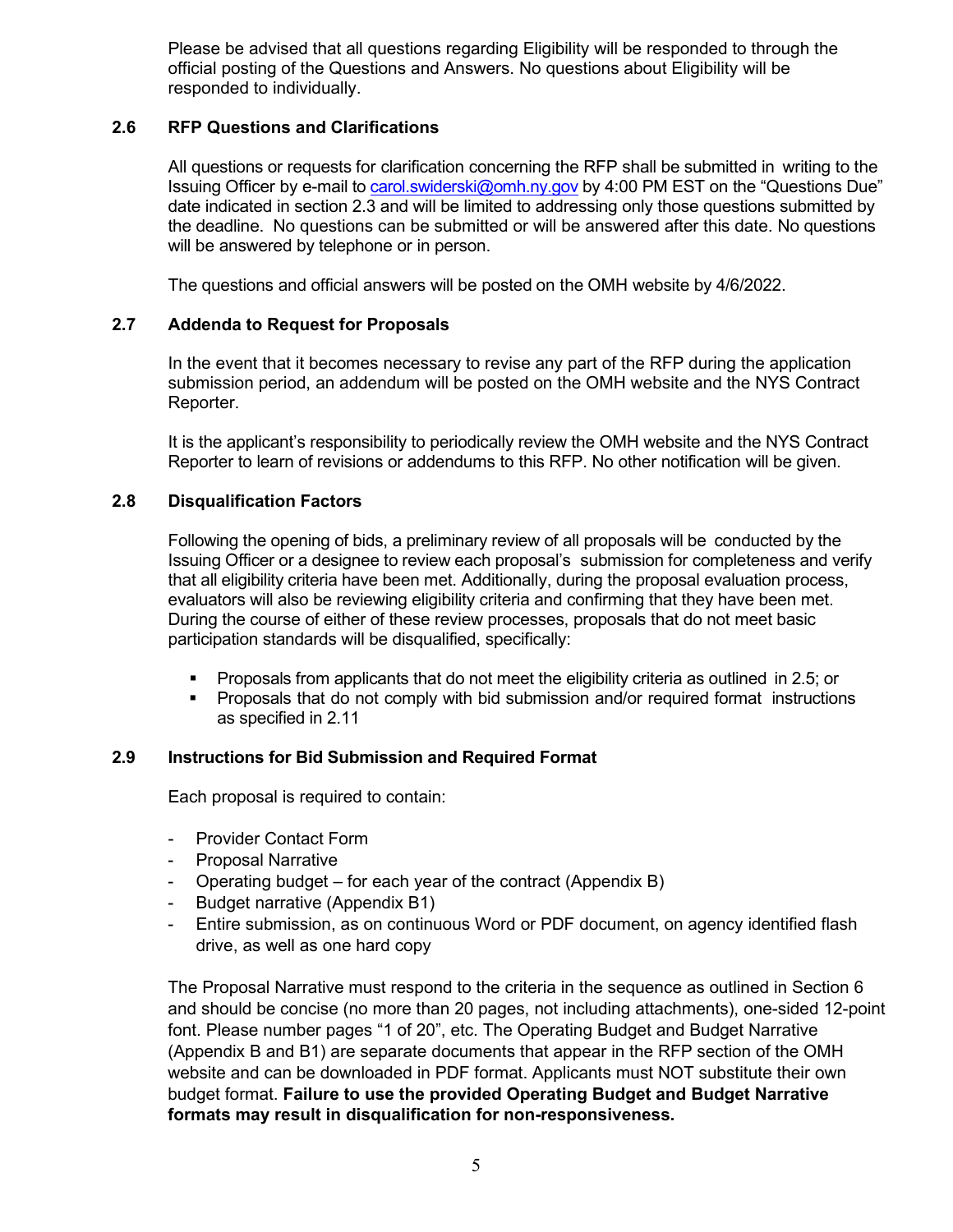Applicants must submit one complete hard copy of the full proposal package and one (1) flash drive with your agency's name on it and containing the proposal as one document (Word or PDF format) by mail, delivery service or hand delivery to be received by 3:00 PM EST on 4/27/2022. Each package must include the required proposal components cited above.

Applicants mailing proposals should allow for a sufficient mail delivery period to ensure timely arrival of the proposal. Proposals cannot be submitted via email or fax. All proposals received after the due date and time cannot be accepted and will be returned unopened.

### **2.10 Packaging of RFP Responses**

See Section II, 2.10 for detailed requirements. Proposals should be sealed in an envelope or boxed and sent to:

Carol Swiderski NYS Office of Mental Health Contracts and Claims Unit, 7<sup>th</sup> Floor 44 Holland Avenue Albany, NY 12229

**Attn:** Mental Health Resource and Training Technical Assistance Center for Schools

## **2.11 Mandatory Qualification Submission Requirements – Other Documents**

The submission of a bid/proposal and proof of meeting minimum qualifications constitutes a binding offer to perform said services. Such binding offer shall be firm and no revocable for a period of 120 days after the deadline for bid/proposal submission and will continue thereafter until the Successful Applicant notifies OMH otherwise, in writing. Such deadline may be extended further by mutual agreement.

OMH reserves the right to disqualify any bid that does not include the required documents as outlined in the list below.

Documentation must be submitted by applicants on or before the bid due date. Place the completed Bid Submission Checklist as the first page of the bid package, with the following documents, in order, to follow:

- i. Attachment A Transmittal Form
- ii. Attachment B Non-Collusive Bidding Certificate: Complete and return with bid. Required by Section 139-D of State Finance Law
- iii. Attachment C Vendor Responsibility Questionnaire (VRQ) and Vendor Registration Number Information: Include either hard copy VRQ or online certification. For any entity not already registered to do business with New York State entities, access the link in Attachment C for the Substitute W-9. Complete the online form electronically, download the completed form, and sign in the designated area. Return the completed W-9 with the other bid documents to the designated individual at the OMH facility. All vendors are required to have a vendor registration number to do business with New York State.
- iv. Attachment D EEO Employment Opportunity Policy Statement: Complete and return with bid
- v. Attachment E EEO Employment Opportunity Staffing Plan: Complete and return with bid.
- vi. Attachment F MacBride Fair Employment Principles: Complete and return with bid.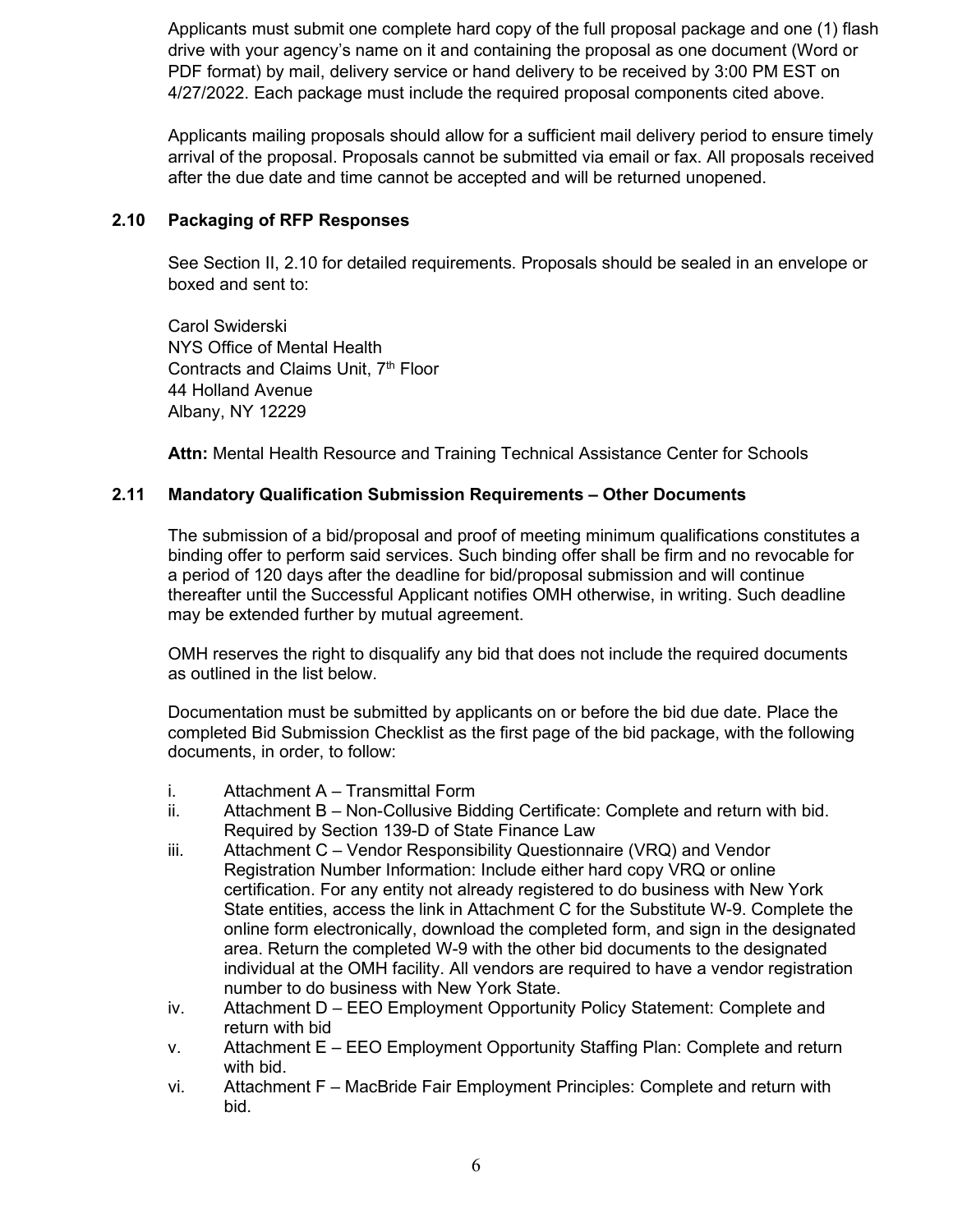- vii. Attachment G Sexual Harassment Prevention Certification: Complete Certification for or provide attestation of inability to comply and return with bid.
- viii. Attachment H Consultant Disclosure Formix.
- ix. Attachment I MWBE/EEO Policy Statement: Complete per the Instructions
- x. Attachments J1 and J2: Complete Applicant's Affirmation of Understanding (J1), and OMH Applicant Disclosure of Prior Non-Responsibility Determinations/Attachment (J2).
- xi. Appendix A-1(a) MWBE/EEO Policy Statement: Complete per the instructions

## **2.12 Contract Provisions**

The RFP, all information submitted in the applicant's proposal and any revisions hereto, any follow up questions and answers and any RFP addenda or amendments will be included as part of the successful applicant's contract.

## **3. Administrative Information**

## **3.1 Reserved Rights**

OMH reserves the right to:

- Reject any or all proposals received in response to the RFP that are deemed nonresponsive or do not meet the minimum requirements or are determined to be otherwise unacceptable, in the agency's sole discretion;
- Withdraw the RFP at any time, at the agency's sole discretion
- Make an award under the RFP in whole or in part;
- Disqualify and applicant whose conduct and/or proposal fails to conform to the requirements of the RFP;
- Seek clarifications and revisions of proposals for the purposes of assuring a full understanding of the responsiveness to this solicitation requirements;
- Use proposal information obtained through the state's investigation of an applicant's qualifications, experience, ability or financial standing, and any material or information submitted by the applicant in response to the agency's request for clarifying information in the course of evaluation and/or selection under the RFP;
- Prior to the bid opening, direct applicants to submit proposal modifications addressing subsequent RFP amendments;
- Prior to the bid opening, amend the RFP specifications to correct errors or oversight, supply additional information, or extend any of the scheduled dates or requirements and provide notification to potential bidders via the OMH website, Grants Gateway and the New York State (NYS) Contract Reporter;
- Eliminate any non-material specifications that cannot be complied with by all of the prospective applicants;
- Waive any requirements that are not material;
- Negotiate any aspect of the proposal with the successful applicant in order to ensure that the final agreement meets OMH objectives and is in the best interests of the State;
- Conduct contract negotiations with the next responsible applicant, should the agency be unsuccessful in negotiating with the selected applicant;
- Require clarification at any time during the procurement process and/or require correction of arithmetic or other apparent errors for the purpose of assuring a full and complete understanding of an applicant's proposal and/or to determine a applicant's compliance with the requirements of the solicitation;
- Cancel or modify contracts due to insufficiency of appropriations, cause, convenience, mutual consent, non-responsibility, or a "force majeure".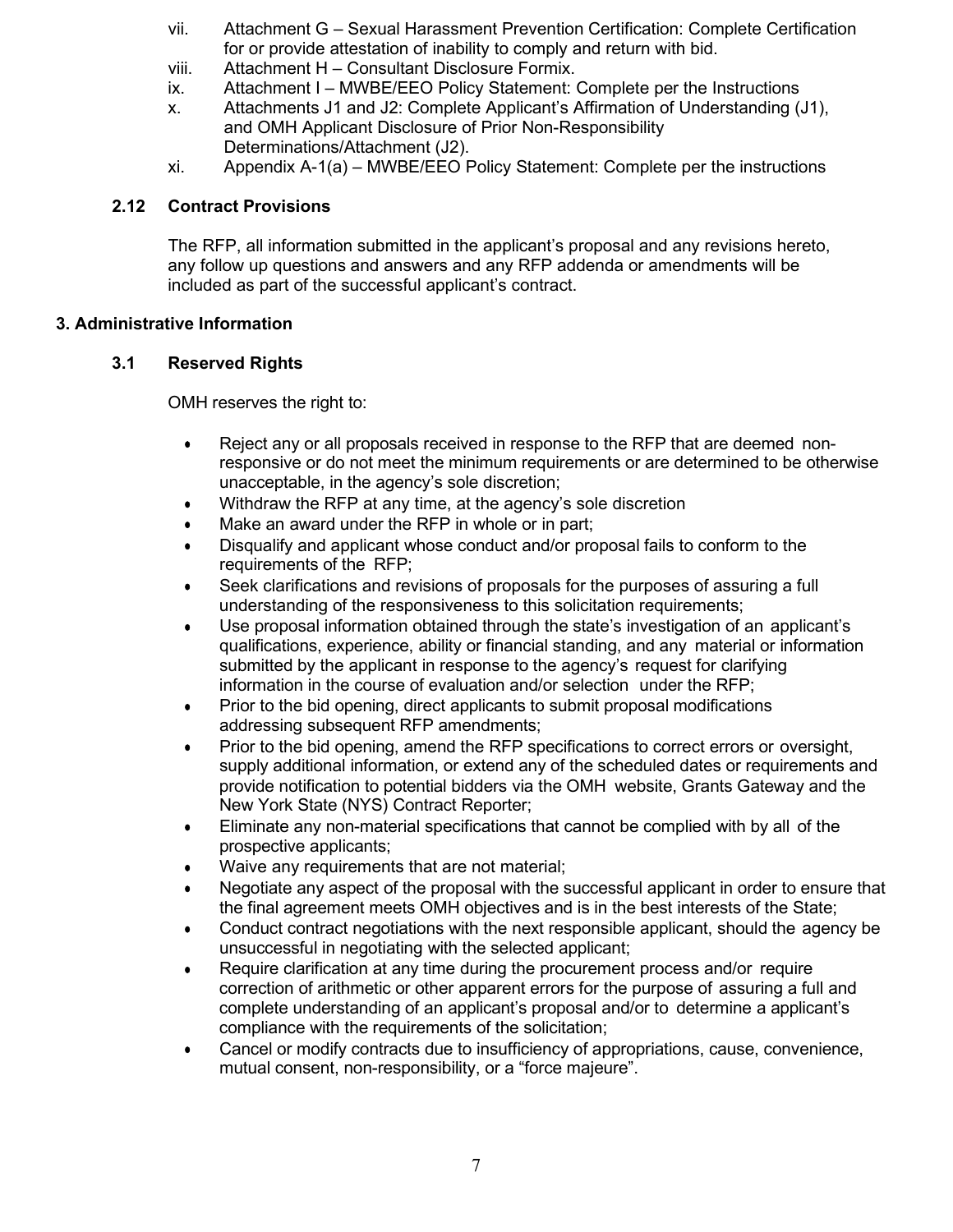## **3.2 Debriefing**

OMH will issue award and non-award notifications to all applicants. Non-awarded applicants may request a debriefing in writing requesting feedback on their own proposal, within 15 business days of the OMH dated letter. OMH will not offer debriefing to providers who are awarded a team. OMH will not offer ranking, statistical, or cost information of other proposals until after the NYS Office of the State Comptroller has approved all awards under this RFP. Written debriefing requests may be sent to the Designated Contact, as defined in Section 2.1.

#### **3.3 Protests Related to the Solicitation Process**

Protests based on errors or omissions in the solicitation process, which are or should have been apparent prior to the deadline for receipt of all written questions for this RFP, must be filed prior to the deadline for questions. In the event an applicant files a timely protest based on error or omission in the solicitation process, the Commissioner of OMH or their designee will review such protest and may, as appropriate, issue a written response or addendum to the RFP to be posted on the OMH website in the RFP section. Protests of an award decision must be filed within fifteen (15) business days after the notice of conditional award or five (5) business days from the date of the debriefing. The Commissioner or their designee will review the matter and issue a written decision within twenty (20) business days of receipt of protest.

All protests must be in writing and must clearly and fully state the legal and factual grounds for the protest and include all relevant documentation. The written documentation should clearly state reference to the RFP title and due date. Such protests must be submitted to:

New York State Office of Mental Health Commissioner Ann Marie T. Sullivan, M.D. 44 Holland Ave Albany, NY 12229

#### **3.4 Term of Contracts**

The contracts awarded in response to this RFP will be for a five year term, dependent upon availability of funding/appropriations in each fiscal year. Selected applicants awarded a contract under this RFP will be required to adhere to all terms and conditions in OMH's Master Non Grant Contract.

## **3.5 Minority and Women Owned Business Enterprises**

OMH recognizes its obligation to promote opportunities for maximum feasible participation of certified minority and women-owned business enterprises (MWBEs) and the employment of minority group members and women in the performance of OMH contracts. In accordance with New York State Executive Law Article 15-A, OMH hereby establishes a 0% goal for Minorityowned Business Enterprise (MBE) participation, a 0% goal for Women-owned Business Enterprise (WBE) participation, based on the current availability of qualified MWBEs, on any award resulting from this solicitation in excess of \$25,000 for commodities and services or \$100,000 for construction.

With respect to MWBEs, each award recipient must document its good faith efforts to provide meaningful opportunities for participation by MWBEs as subcontractors and suppliers in the performance of the project to be described in each grant disbursement agreement, and must agree that OMH may withhold payment pending receipt of the required MWBE documentation. The directory of MWBEs can be viewed at [https://ny.newnycontracts.com.](https://ny.newnycontracts.com/) For guidance on how OMH will determine a contractor's "good faith efforts", refer to 5 NYCRR §142.8.

In accordance with 5 NYCRR § 142.13, each award recipient acknowledges that if it is found to have willfully and intentionally failed to comply with the MWBE participation goals set forth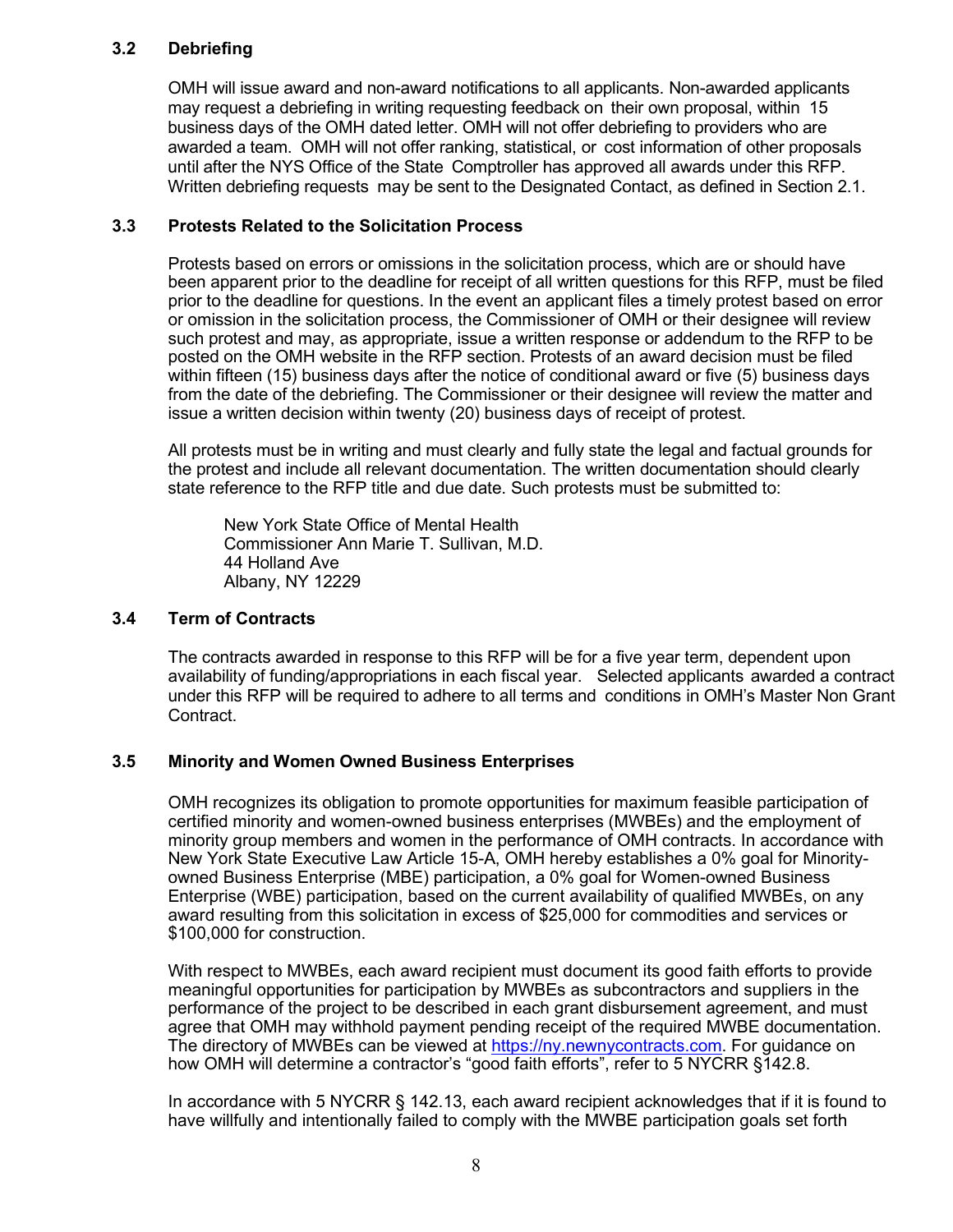herein and in its grant disbursement agreements, such finding constitutes a breach of contract and OMH may withhold payment from the award recipient as liquidated damages.

Such liquidated damages shall be calculated as an amount equaling the difference between: (1) all sums identified for payment to MWBEs had the award recipient achieved the contractual MWBE goals; and (2) all sums paid to MWBEs for work performed or material supplied under the grant disbursement agreement.

By applying, an Applicant agrees to demonstrate its good faith efforts to achieve its goals for the utilization of MWBEs by submitting evidence thereof in such form as OMH shall require. Additionally, an Applicant may be required to submit the following documents and information as evidence of compliance with the foregoing:

A. An MWBE Utilization Plan, which shall be submitted in conjunction with the execution of the grant disbursement agreement except as otherwise authorized by OMH. Any modifications or changes to the MWBE Utilization Plan after the execution of the grant disbursement agreement must be reported on a revised MWBE Utilization Plan and submitted to OMH.

OMH will review the submitted MWBE Utilization Plan and advise the award recipient of OMH acceptance or issue a notice of deficiency within 30 days of receipt.

B. If a notice of deficiency is issued, the award recipient will be required to respond to the notice of deficiency within seven (7) business days of receipt by submitting to OMH, a written remedy in response to the notice of deficiency. If the written remedy that is submitted is not timely or is found by OMH to be inadequate, OMH shall notify the award recipient and direct the award recipient to submit within five (5) business days, a request for a partial or total waiver of MWBE participation goals. Failure to file the waiver form in a timely manner may be grounds for disqualification of the bid or proposal.

OMH may refuse to enter into a grant disbursement agreement, or terminate an existing grant disbursement agreement resulting from this solicitation, under the following circumstances:

- a. If an award recipient fails to submit a MWBE Utilization Plan;
- b. If an award recipient fails to submit a written remedy to a notice of deficiency;
- c. If an award recipient fails to submit a request for waiver; or,
- d. If OMH determines that the award recipient has failed to document good faith efforts

The award recipient will be required to attempt to utilize, in good faith, any MBE or WBE identified within its MWBE Utilization Plan, during the performance of the project. Requests for a partial or total waiver of established goal requirements may be made at any time during the term of the project but must be made no later than prior to the submission of a request for final payment under the grant disbursement agreement.

Each award recipient will be required to submit a Quarterly MWBE Contractor Compliance & Payment Report to OMH over the term of the project, in such form and at such time as OMH shall require, documenting the progress made toward achievement of the MWBE goals established for the project.

#### **3.6 Participation Opportunities for New York State Certified Service-Disabled Veteran Owned Business**

Article 17-B of the New York State Executive Law provides for more meaningful participation in public procurement by certified Service-Disabled Veteran-Owned Business (SDVOB), thereby further integrating such businesses into New York State's economy. OMH recognizes the need to promote the employment of service-disabled veterans and to ensure that certified servicedisabled veteran-owned businesses have opportunities for maximum feasible participation in the performance of OMH contracts.

In recognition of the service and sacrifices made by service-disabled veterans and in recognition of their economic activity in doing business in New York State, applicants are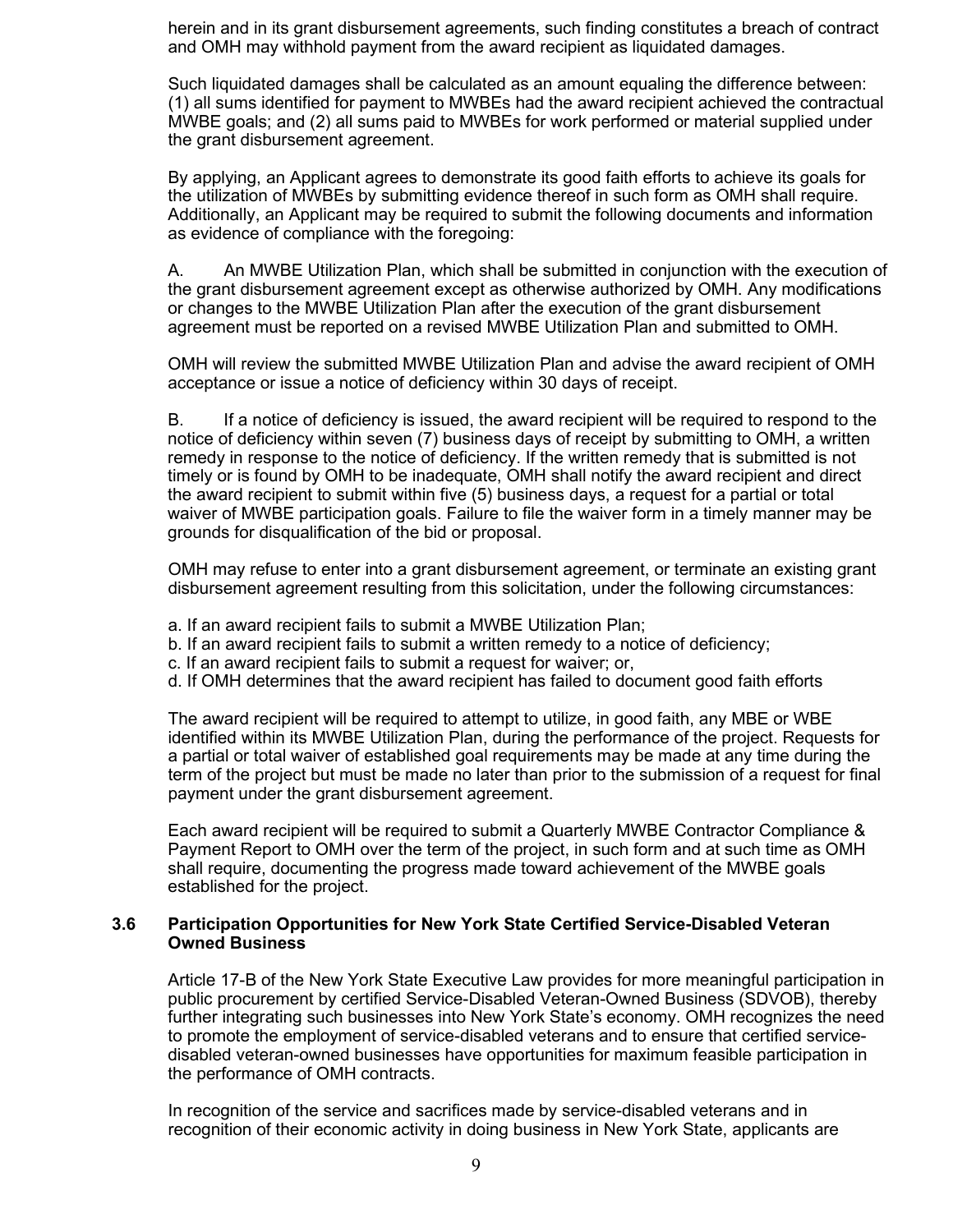expected to consider SDVOBs in the fulfillment of the requirements of the Contract. Such participation may be as subcontractors or suppliers, as proteges, or in other partnering or supporting roles.

OMH hereby establishes an overall goal of 0% for SDVOB participation, based on the current availability of qualified SDVOBs. For purposes of providing meaningful participation by SDVOBs, the Applicant/Contractor would reference the directory of New York State Certified SDVOBs found at [https://ogs.ny.gov/Veterans.](https://ogs.ny.gov/Veterans) Additionally, following any resulting Contract execution, Contractor would be encouraged to contact the Office of General Services' Division of Service-Disabled Veterans' Business Development to discuss additional methods of maximizing participation by SDVOBs on the Contract.

It would be required that "good faith efforts" to provide meaningful participation by SDVOBs as subcontractors or suppliers in the performance of a resulting awarded Contract as documented.

## **3.7 Equal Opportunity Employment**

By submission of a bid or proposal in response to this solicitation, the Applicant/Contractor agrees with all terms and conditions of Master Contract for Grants, Section IV(J) – Standard Clauses for All New York State Contracts including Clause 12 – Equal Employment Opportunities for Minorities and Women. The Contractor is required to ensure that it and any subcontractors awarded a subcontract over \$25,000 for the construction, demolition, replacement, major repair, renovation, planning or design of real property and improvements thereon (the "Work"), except where the Work is for the beneficial use of the Contractor, undertake or continue programs to ensure that minority group members and women are afforded equal employment opportunities without discrimination because of race, creed, color, national origin, sex, age, disability or marital status. For these purposes, equal opportunity shall apply in the areas of recruitment, employment, job assignment, promotion, upgrading, demotion, transfer, layoff, termination, and rates of pay or other forms of compensation. This requirement does not apply to (i) work, goods, or services unrelated to the Contract; or (ii) employment outside New York State.

The Applicant will be required to submit a Minority and Women-Owned Business Enterprises and Equal Opportunity Policy Statement, o the State Contracting Agency with their bid or proposal. To ensure compliance with this Section, the Applicant will be required to submit with the bid or proposal an Equal Opportunity Staffing Plan (Form # to be supplied during contracting process) identifying the anticipated work force to be utilized on the Contract. If awarded a Contract, Contractor shall submit a Workforce Utilization Report, in such format as shall be required by the Contracting State Agency on a monthly or quarterly basis during the term of the contract. Further, pursuant to Article 15 of the Executive Law (the "Human Rights Law"), all other State and Federal statutory and constitutional and non-discrimination provisions, the Contractor and sub-contractors will not discriminate against any employee or applicant for employment status because of race, creed (religion), color, sex, national origin, sexual orientation, military status, age, disability, predisposing genetic characteristic, marital status, or domestic violence victim status, and shall also follow the requirements of the Human Rights Law with regard to non-discrimination on the basis of prior criminal conviction and prior arrest. Please Note: Failure to comply with the foregoing requirements may result in a finding of non-responsiveness, non-responsibility and/or a breach of the Contract, leading to the withholding of funds, suspension or termination of the Contract or such other actions or enforcement proceedings as allowed by the Contract.

## **3.8 Sexual Harassment Prevention Certification**

State Finance Law §139-I requires applicants on state procurements to certify that they have a written policy addressing sexual harassment prevention in the workplace and provide annual sexual harassment training (that meets the Department of Labor's model policy and training standards) to all its employees. Bids that do not contain the certification may not be considered for award; provided however, that if the applicant cannot make the certification, the applicant may provide a statement with their bid detailing the reasons why the certification cannot be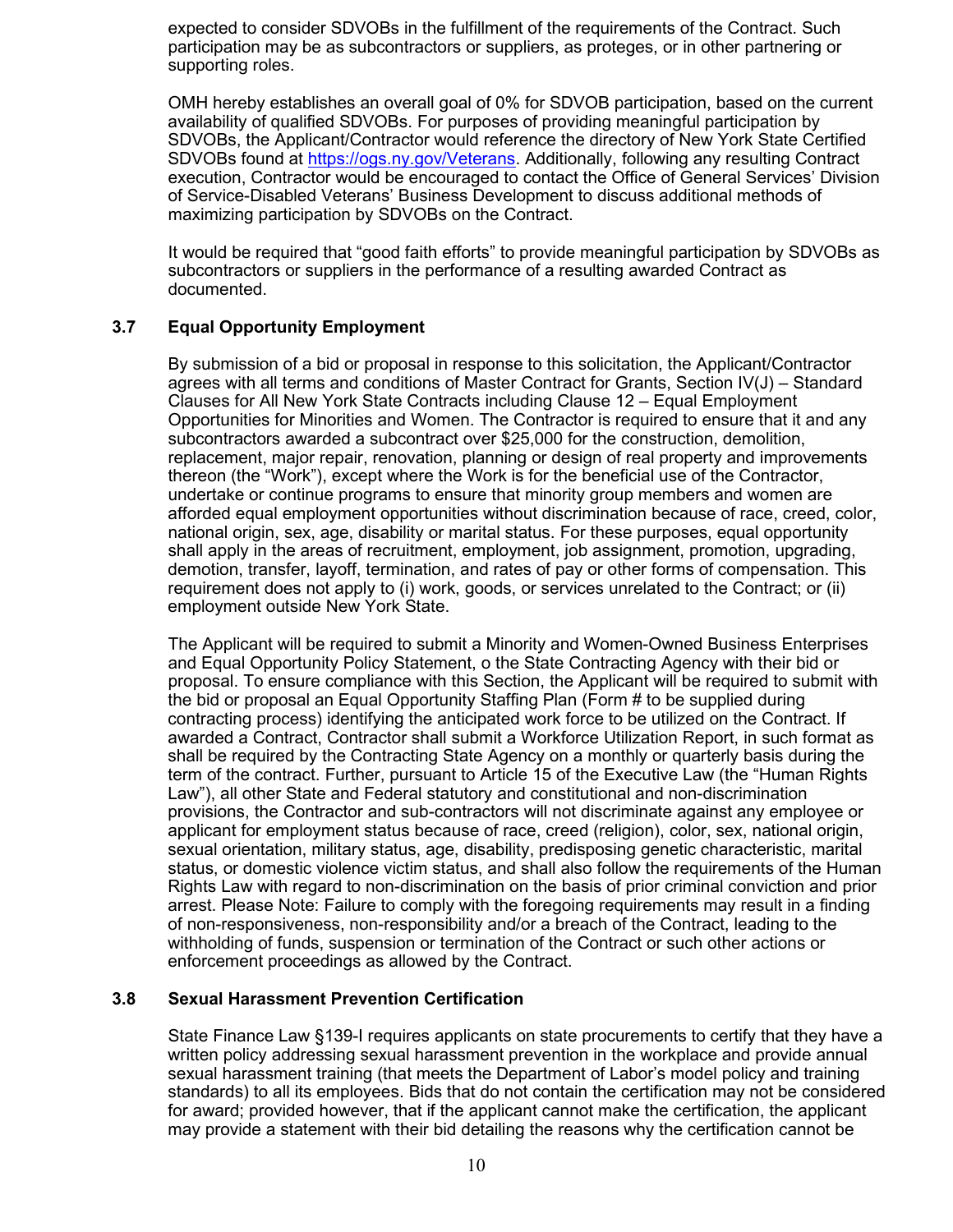made. A template certification document is being provided as part of this RFP. Applicants must complete and return the certification with their bid or provide a statement detailing why the certification cannot be made.

#### **3.9 Bid Response**

Neither the State of New York or OMH shall be responsible for the costs or expenses incurred by the applicant in preparation or presentation of the bid proposal.

#### **3.10 Acceptance of Terms and Conditions**

A bid, in order to be responsive to this solicitation, must satisfy the specifications set forth in this RFP. A detailed description of this format and content requirements is presented in Section 2.11 of this RFP.

#### **3.11 Conflict of Interest**

Each applicant must identify in writing any financial arrangements it has with all New York State government agencies. It must also identify any individuals who will be performing under the contract that are currently or have been employed by an OMH licensed provider of services or who were formerly employed by OMH (Note: current OMH employees are prohibited from providing services under this contract). If the applicant fails to provide this information, or if after review it is determined that a conflict of interest exists, the bid will be disqualified.

#### **3.12 Procurement Lobbying**

OMH has issued Guidelines pursuant to the New York State Finance Laws Sections 139-j and 139-k, which prohibit lobbying on procurement contracts. For purposes of the law, procurement contracts include most contracts/Purchase Orders with an estimated annual expenditure in excess of \$15,000 per year, as well as amendments and modifications to such contracts which were not contemplated by the original contract and represent a material change in the scope of the contract.

The law provides that, during the Restricted Period of an agency procurement for goods or services, vendors (or Applicants) may only contact the agency's designated contact person(s), and all contacts, whether permissible or impermissible, shall be recorded.

Violation of any of the requirements described in this Section may be grounds for a determination that the applicant is non-responsible and therefore ineligible for this contract award. Two violations within four years of the rules against permissible contacts during the "restricted period" may result in a violator being debarred from participating in OMH procurements for a period of four (4) years.

- Must limit communications with OMH during the Restricted Period of each procurement to the OMH-designated point(s) of contact. Must affirm in writing vendor's understanding of, and, agreement to comply with the OMH Procurement Guidelines (Attachment J1).
- Must certify whether vendor has been found non-responsible within the previous four (4) years by any Government Entity for failure to comply with State Finance Law 139-k or for the intentional provision of false or incomplete information regarding its procurement lobbying law compliance (Attachment J2).
- Must designate a single point or points of contact for each procurement (See Section 2.1).
- Must require OMH staff to record all Contacts from Applicants during the restricted Period of each procurement.
	- $\circ$  A Contact is any communication with OMH under circumstances where a reasonable person would infer the communication was intended to influence the procurement.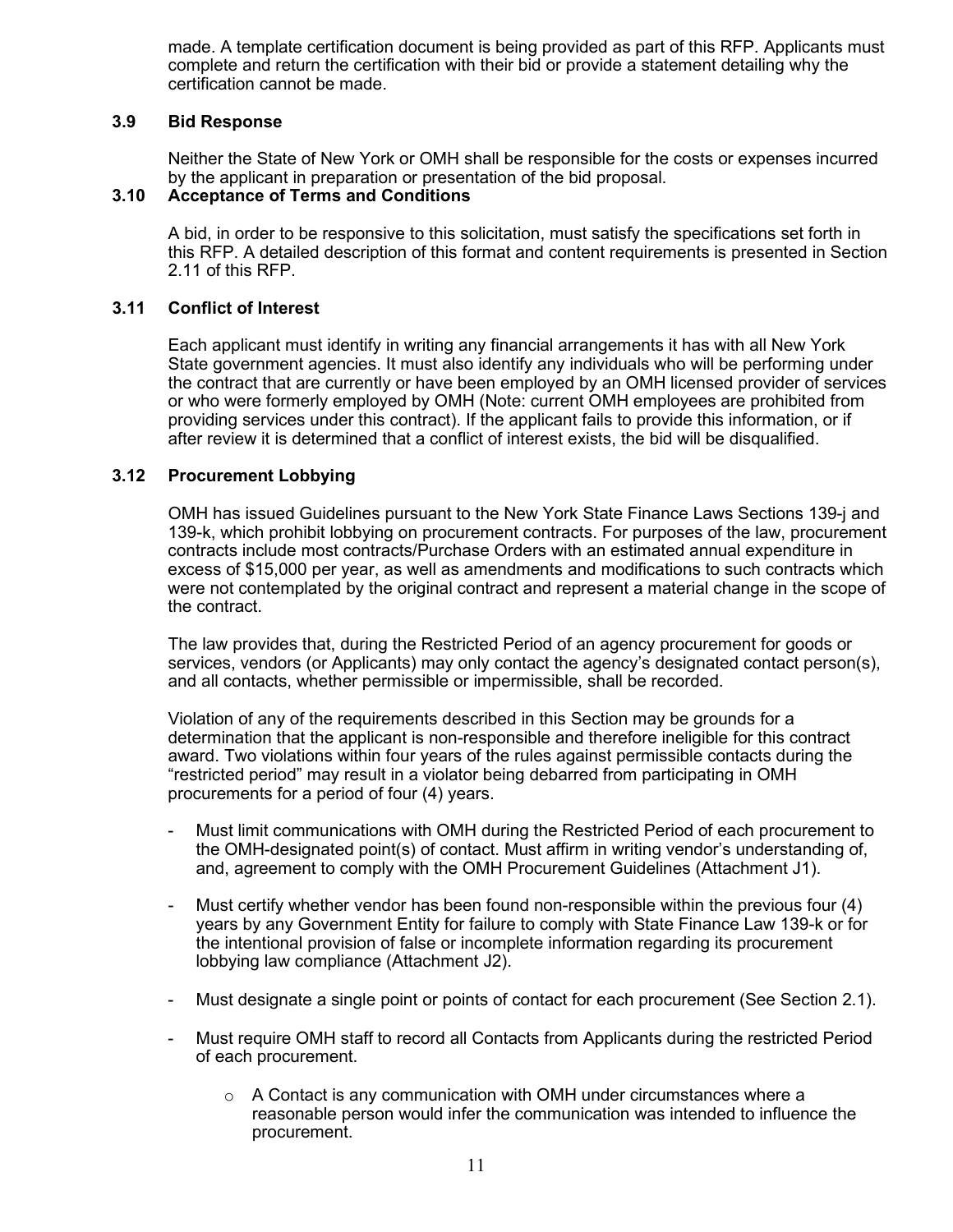- Must refer all impermissible contacts for investigation by OMH.
- Must make a responsibility determination with regard to State Finance Law Section 139-j and 139-k compliance prior to award of the contract.
- Must include a provision in all procurement contracts which allows OMH to terminate the contract if the vendor's certification is found to be intentionally false or intentionally incomplete.

An electronic copy of the complete Procurement Lobbying Law Guidelines is located at:

<http://www.omh.ny.gov/omhweb/procurementguidelines/>

## **3.13 State Finance Law Consultant Disclosure Provisions**

In accordance with New York State Finance Law Section 163(4)(g), State agencies must require all contractors, including subcontractors, that provide consulting services for State purposes pursuant to a contract to submit an annual employment report for each such contract.

The successful applicant for procurements involving consulting services must complete a "State Consultant Services Form A, Contractor's Planned Employment from Contract Start Date through End of Contract Term" in order to be eligible for a contract.

The successful winning applicant must also agree to complete a "State Consultant Services Form B, Contractor's Annual Employment Report" for each state fiscal year included in the resulting contract. This report must be submitted annually to the Office of Mental Health, the Office of the State Comptroller and Department of Civil Service.

## **3.14 Freedom of Information Requirements**

All proposals submitted for OMH's consideration will be held in confidence. However, the resulting contract is subject to New York State Freedom of Information Law (FOIL). Therefore, if an applicant believes that any information in its bid constitutes a trade secret or should otherwise be treated as confidential and wishes such information not be disclosed if requested, pursuant to FOIL (Article 6 of Public Officer's Law), the applicant must submit with its bid, a separate letter specifically identifying the page number(s), line(s), or other appropriate designation(s) containing such information explaining in detail why such information is a trade secret and formally requesting that such information be kept confidential. Failure by an applicant to submit such a letter with its bid identifying trade secrets will constitute a waiver by the applicant of any rights it may have under Section 89(5) of the Public Officers Law relating to the protection of trade secrets. The proprietary nature of the information designated confidential by the applicant may be subject to disclosure if ordered by a court of competent jurisdiction. A request that an entire bid be kept confidential is not advisable since a bid cannot reasonably consist of all data subject to a FOIL proprietary status.

## **3.15 Iran Divestment Act**

As a result of the Iran Divestment Act of 2012 (Act), Chapter 1 of the 2012 Laws of New York, a new provision has been added to the State Finance Law (SFL), § 165-a, effective April 12, 2012. By submitting a bid in response to this solicitation or by assuming the responsibility of a Contract awarded hereunder, Applicant/Contractor (or any assignee) certifies that it is not on the "Entities Determined To Be Non-Responsive Applicants/Applicants Pursuant to The New York State Iran Divestment Act of 2012" list ("Prohibited Entities List") posted on the OGS website at: [http://www.ogs.ny.gov/about/regs/docs/ListofEntities.pdf a](http://www.ogs.ny.gov/about/regs/docs/ListofEntities.pdf)nd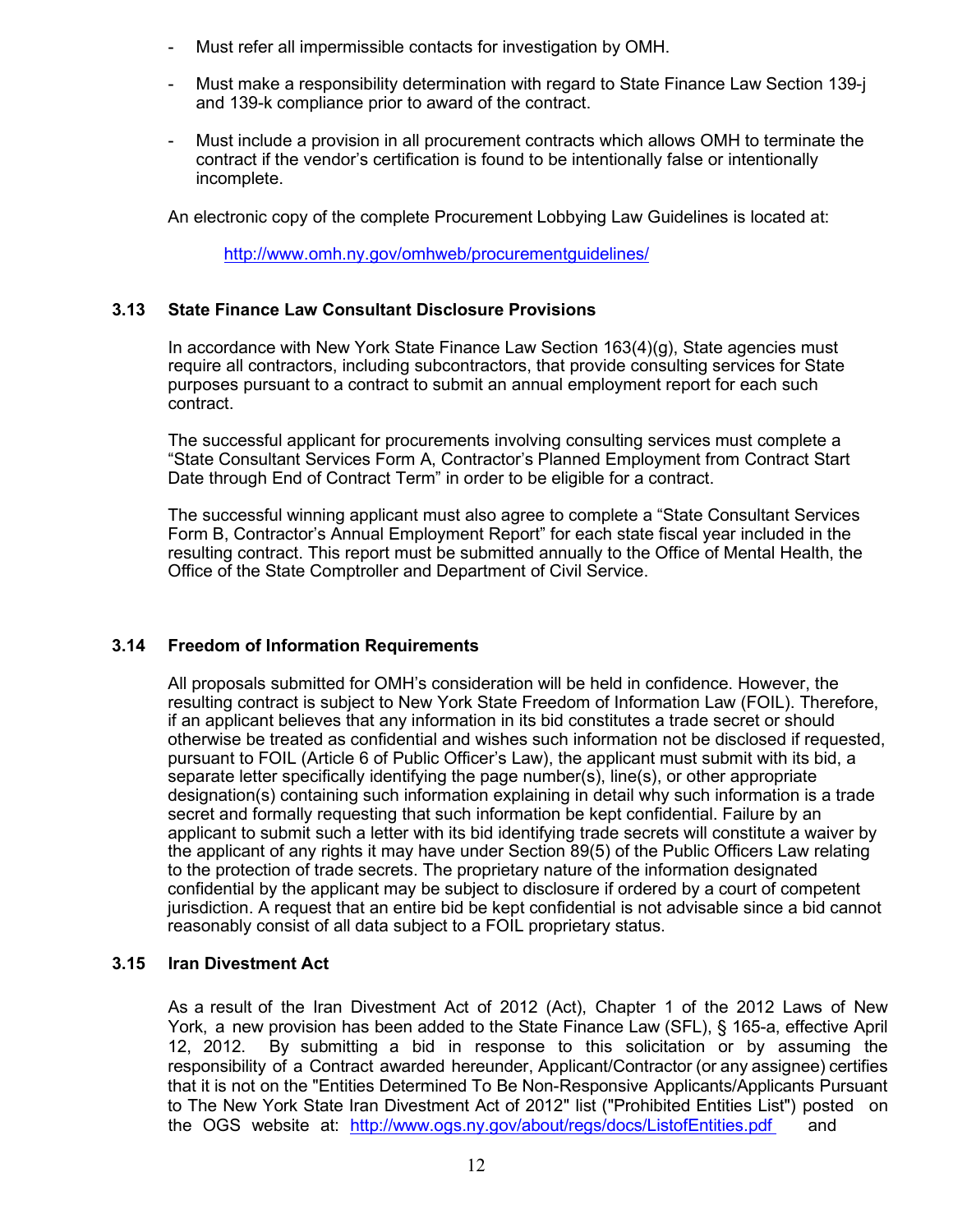further certifies that it will not utilize on such Contract any subcontractor that is identified on the Prohibited Entities List.

Additionally, Applicant/Contractor is advised that should it seek to renew or extend a Contract awarded in response to the solicitation, it must provide the same certification at the time the Contract is renewed or extended. By submitting a bid in response to this solicitation or by assuming the responsibility of a Contract awarded hereunder, Applicant/Contractor (or any assignee) certifies that once the prohibited entities list is posted on the OGS website, it will not utilize on such Contract any subcontractor that is identified on the prohibited entities list.

During the term of the Contract, should OMH receive information that a person (as defined in State Finance Law §165-a) is in violation of the above-referenced certifications, OMH will review such information and offer the person an opportunity to respond. If the person fails to demonstrate that it has ceased its engagement in the investment activity which is in violation of the Act within 90 days after the determination of such violation, then OMH shall take such action as may be appropriate and provided for by law, rule, or contract, including, but not limited to, seeking compliance, recovering damages, or declaring the Contractor in default. OMH reserves the right to reject any bid, request for assignment, renewal or extension for an entity that appears on the Prohibited Entities List prior to the award, assignment, renewal or extension of a contract, and to pursue a responsibility review with respect to any entity that is awarded a contract and appears on the Prohibited Entities list after contract award.

#### **3.16 New York State Workers' Compensation Insurance Requirements:**

Section 57 of the New York State Workers' Compensation Law (WCL) requires that State and municipal entities prior to entering into a contract must ensure that the contractor applying for that contract has appropriate New York State Workers' Compensation Insurance coverage.

Therefore, as part of your bid submission you must provide one of the following forms to meet this requirement. **Failure to submit one of these forms may result in rejection of your bid.**All New York State Workers' Compensation Board forms can be accessed by going to:

<http://www.wcb.ny.gov/content/main/forms/AllForms.jsp>

**i.** CE-200 Certificate of Attestation For New York Entities With No Employees And Certain Out Of State Entities, That New York State Workers' Compensation and/or Disability Benefits Insurance Coverage Is Not Required:

Form CE-200 can be filled out electronically on the New York State Workers Compensation Board's website, [http://www.wcb.ny.gov/,](http://www.wcb.ny.gov/) under the heading "Forms." Applicants filling electronically are able to print a finished Form CE-200 immediately upon, completion of the electronic application. Applicants without access to a computer may obtain a paper application for the CE-200 by writing or visiting the Customer Service Center at any District Office of the Workers' Compensation Board. Applicants using the manual process may wait up to four (4) weeks before receiving a CE-200.

**OR**

**ii.** C-105.2 Certificate of Workers' Compensation Insurance (the contractors insurance carrier provides this form) **PLEASE NOTE:** The New York State Insurance Fund provides its own version of this form, the U-26.3;

**OR**

**iii.** SI-12 Certificate of Workers' Compensation Self-Insurance (To obtain this form the contractor needs to call the New York State Workers' Compensation Board, Self-Insurance Office at 518- 402-0247), **OR** GSI-105.2 – Certificate of Participation in Workers' Compensation Group Self-Insurance (The Contractors Group Self-Insurer will provide this form).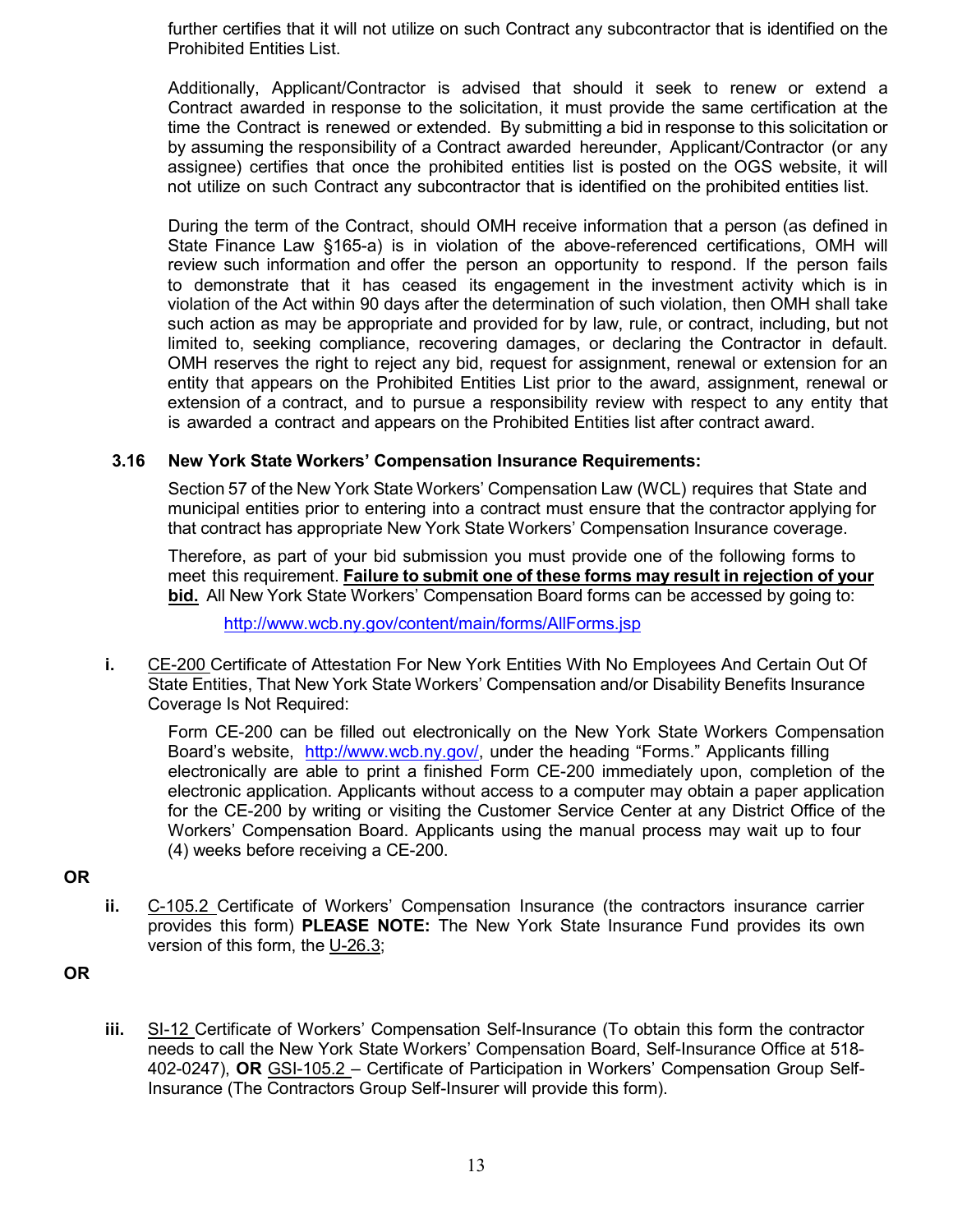## **3.17 Disability Benefit Insurance Requirement:**

Section 220(8) of the New York State Workers' Compensation Law (WCL) requires that State and municipal entities prior to entering into a contract must ensure that the contractor applying for that contract has appropriate New York State disability benefits insurance.

All applicants as part of their bid submission must submit one of the following forms in order to meet this requirement. **Failure to provide one of these forms may result in your bid being disqualified.**

**i.** CE-200 Certificate of Attestation For New York Entities With No Employees And Certain Out Of State Entities, That New York State Workers Compensation And/or Disability Benefits Insurance Coverage Is Not Required:

Form CE-200 can be filled out electronically on the New York State Workers Compensation Board's website, [http://www.wcb.ny.gov/ ,](http://www.wcb.ny.gov/) under the heading "Forms." Applicants filling electronically are able to print a finished Form CE-200 immediately upon, completion of the electronic application. Applicants without access to a computer may obtain a paper application for the CE-200 by writing or visiting the Customer Service Center at any District Office of the Workers Compensation Board. Applicants using the manual process may wait up to four (4) weeks before receiving a CE-200.

**OR**

**ii.** DB-120.1 Certificate of Disability Benefits Insurance (the contractor's insurance carrier provides this form);

**OR**

**iii.** DB-120.2 Certificate of Participation in Disability Benefits Group Self Insurance;

**OR**

**iv**. DB-155 Certificate of Disability Benefits Self-Insurance (To obtain this form the contractor needs to call the New York State Workers Compensation Board's Self-Insurance Office at 518-402-0247).

## **3.18 Additional Insurance Requirement:**

Prior to the start of work the *Contractor* shall procure at its sole cost and expense, and shall maintain in force at all times *during the term of this Agreement,* policies of insurance as herein set forth below, written by companies authorized by the New York State Insurance Department to issue insurance in the State of New York with an A.M. Best Company rating of ―A-‖ or better*.* The OMH may, at its sole discretion, accept policies of insurance written by a non-authorized carrier or carriers when Certificates and/or other policy documentation is accompanied by a completed Excess Lines Association of New York (ELANY) Affidavit; provided that nothing herein shall be construed to require the Agency to accept insurance placed with a non-authorized carrier under any circumstances.

The *Contractor* shall deliver to OMH evidence of such policies in a form acceptable to the OMH. These policies must be written in accordance with the requirements of the paragraphs below, as applicable.

**Conditions Applicable to Insurance.** All policies of insurance required by this agreement must meet the following requirements:

- **i. Coverage Types and Policy Limits.** The types of coverage and policy limits required from the  **Contractor are** specified in Appendix G, of the contract boilerplate.
- **ii. Policy Forms.** Except as may be otherwise specifically provided herein or agreed in writing by OMH, policies must be written on an **occurrence** basis. Under certain circumstances, the OMH may elect to accept policies written on a claims-made basis provided that, at a minimum, the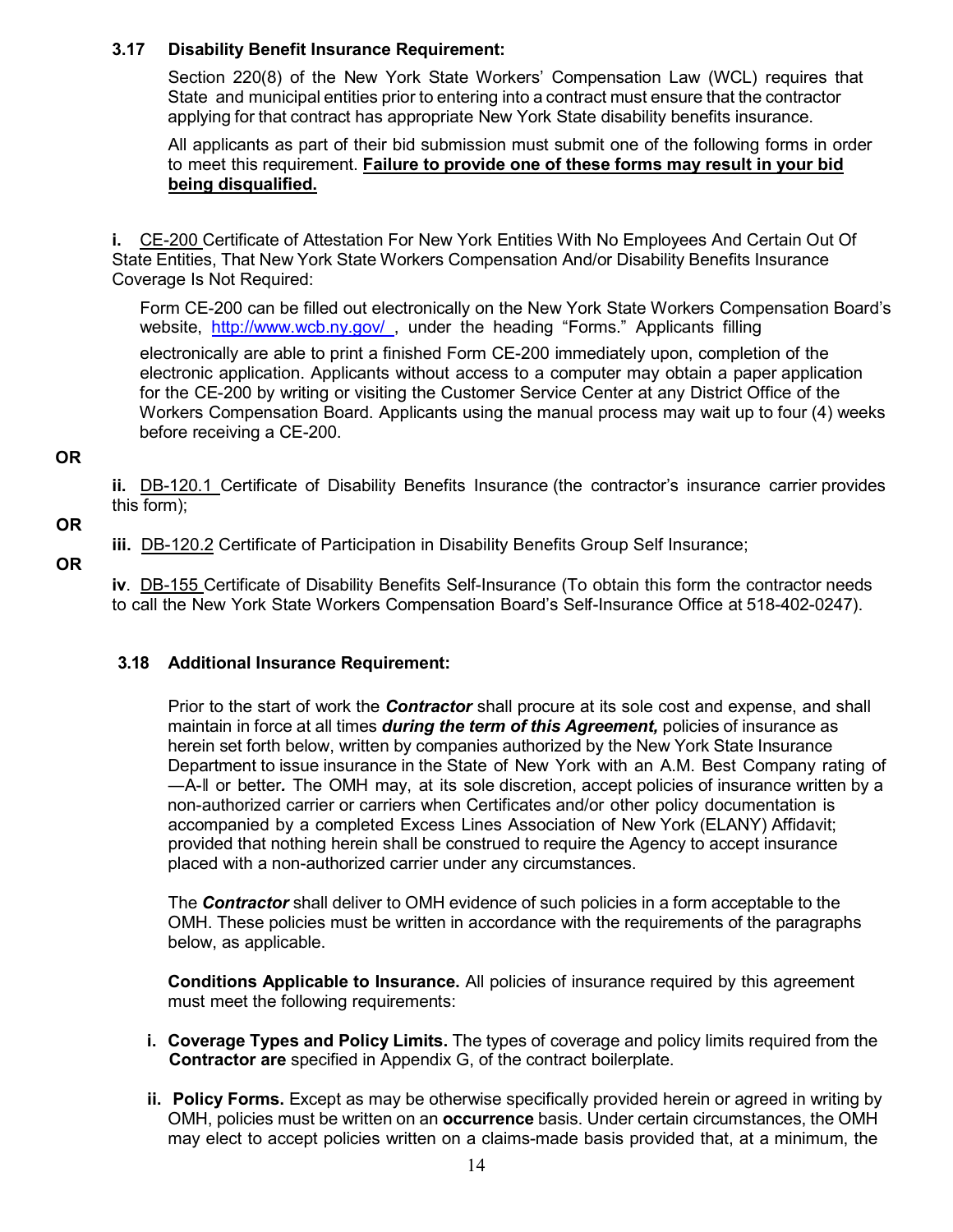policy remains in force throughout the performance of the services and for three (3) years after completion of the Contract. If the policy is cancelled or not renewed during that time, the Contractor must purchase at its sole expense Discovery Clause coverage sufficient to complete the 3-year period after completion of the Contract. Written proof of this extended reporting period must be provided to the Agency prior to the policy's expiration or cancellation.

**iii. Certificates of Insurance/Notices. Contractor** shall provide a Certificate or Certificates of Insurance, in a form satisfactory to the OMH, before commencing any work under this contract. Certificates shall reference the Contract Number. Certificates shall be mailed to the:

> *Contract and Procurement Services NYS Office of Mental Health Community Budget and Financial Management Contract & Claims Unit – 7th Floor 44 Holland Avenue Albany, NY 12229*

Unless otherwise agreed, policies shall be written so as to include a provision that the policy will not be canceled, materially changed, or not renewed without at least thirty (30) calendar days prior written notice except for non-payment as required by law to the OMH, Attn: NYS Office of Mental Health, Community Budget and Financial Management, 44 Holland Avenue – 7th Floor, Albany, NY 12229. In addition, if required by the OMH, the *Contractor* shall deliver to the OMH within forty-five (45) calendar days of such request a copy of any or all policies of insurance not previously provided, certified by the insurance carrier as true and complete.

Certificates of Insurance shall:

a. Be in the form approved by OMH.

b. Disclose any deductible, self-insured retention, aggregate limit or any exclusion to the policy that materially changes the coverage required by the contract.

c. Specify the Additional Insured and Named Insureds as required herein.

d. Refer to this Contract by number, the Supplemental Certificate, and any other attachments on the face of the certificate,

 e. When coverage is provided by a non-admitted carrier, be accompanied by a completed ELANY Affidavit, and

f. Be signed by an authorized representative of the insurance carrier or producer.

Original, copies, faxed, and electronic documents (Certificates of Insurance, Supplemental Insurance Certificates and other attachments) will be accepted.

- **iv. Primary Coverage:** All insurance policies shall provide that the required coverage shall apply on and not on an excess or contributing basis as to any other insurance that may be available to the OMH for any claim arising from the *Contractor's* Work under this contract, or as a result of the *Contractor*'s activities. Any other insurance maintained by the OMH shall be excess of and shall not contribute with the *Contractor*'s insurance regardless of the other insurance clause contained in the Agency's own policy of insurance
- **v. Policy Renewal/Expiration:** At least two (2) weeks prior to the expiration of any policy required by this contract, evidence of renewal or replacement policies of insurance with terms no less favorable to the OMH than the expiring policies shall be delivered to the OMH in the manner required for service of notice in Paragraph A.3. *Certificates of Insurance/Notices*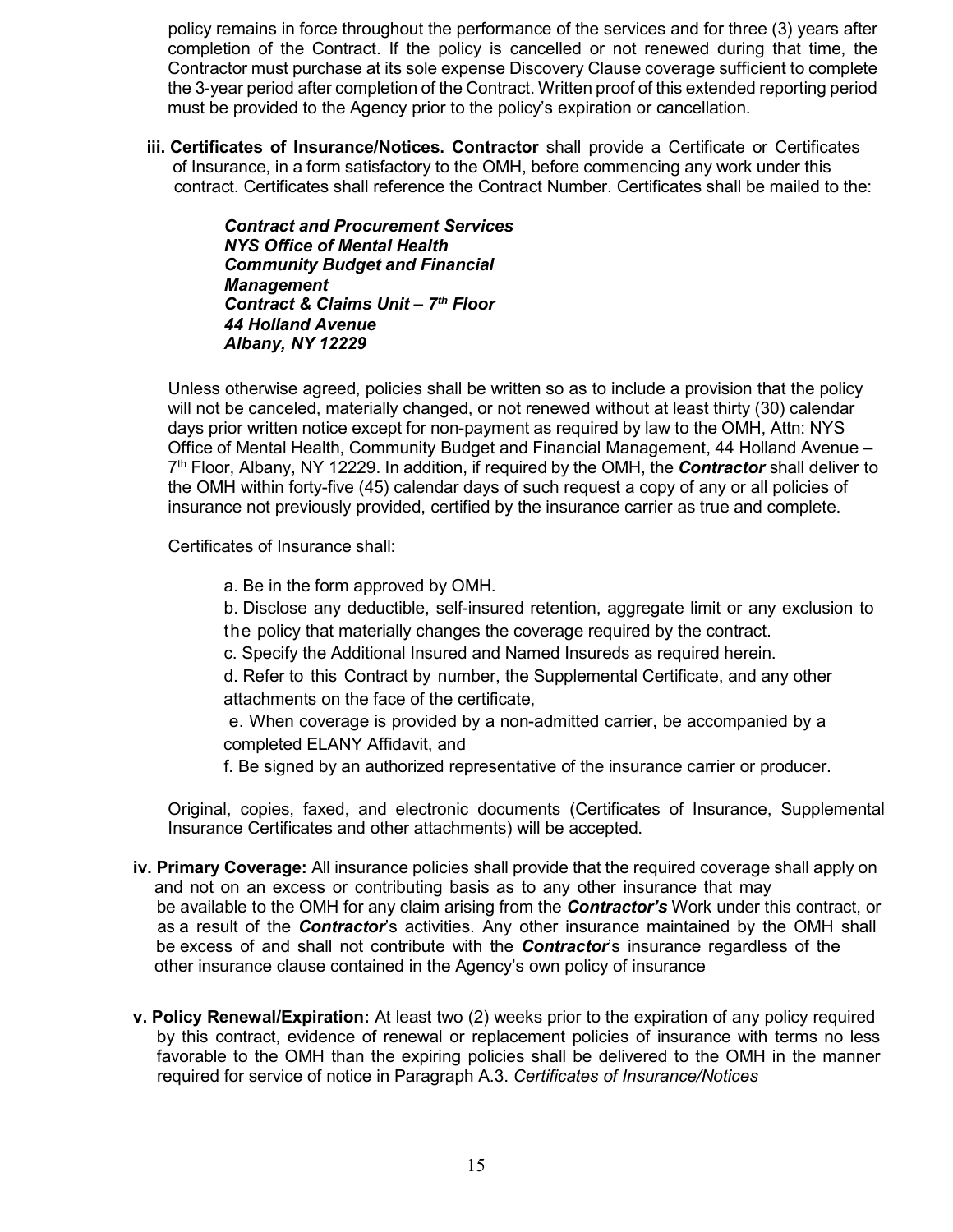If, at any time during the term of this contract, the coverage provisions and limits of the policies required herein do not meet the provisions and limits set forth in the Contract or proof thereof is not provided to the OMH, the *Contractor* shall immediately cease Work on the Project. The *Contractor* shall not resume Work on the Project until authorized to do so by the OMH. Any delay, time lost, or additional cost incurred as a result of the *Contractor* not having insurance required by the Contract or not providing proof of same in a form acceptable to the OMH, shall not give rise to a delay claim or any other claim against the OMH. Should the *Contractor* fail to provide or maintain any insurance required by this contract, or proof thereof is not provided to the OMH, the OMH may withhold further contract payments, treat such failure as a breach or default of the contract, and/or, after providing written notice to the *Contractor,* require the Surety, if any, to secure appropriate coverage and/or purchase insurance complying with the Contract and charge back such purchase to the *Contractor.*

### **vi. Self-Insured Retention/Deductibles***:* Certificates of Insurance must indicate the applicable

deductible/self-insured retention on each policy. For Construction contracts – General, Environmental, and/or Builders' Risk deductibles or self-insured retentions above \$100,000 are subject to approval from the OMH. Additional surety/security may be required in certain circumstances. The *Contractor* shall be solely responsible for all claim expenses and loss payments within the deductible or self-insured retention.

 **vii. Subcontractors***:* Should the *Contractor* engage a Subcontractor, the *Contractor* shall endeavor to impose the insurance requirements of this document on the Subcontractor, as applicable. Required insurance limits should be determined commensurate with the work of the Subcontractor. Proof thereof shall be supplied to the OMH.

## **3.19 Vendor Responsibility**

Section 163 of the State Finance Law requires that contracts be awarded on the basis of lowest price or best value to responsive and responsible Applicant. The State and courts have determined that responsibility includes integrity, previous performance, legal authority to do business in New York State, and financial and organizational ability to perform the contract. As part of the procurement process, Applicants, affiliates and any business entity of which the Applicant is a subsidiary and subcontractors (where subcontractor is known at the time of the contract award, and its subcontract will equal or exceed \$100,000 over the life of the contract) are required to complete the Vendor Responsibility Questionnaire and submit it with its proposal. OMH shall conduct reviews of each Vendor for responsibility and responsiveness. The OMH may, at its sole discretion, request additional information, including meeting with the Applicant.

If the Applicant is determined by the OMH to be not responsible, OMH shall inform the Applicant of such ruling. The Applicant shall have thirty (30) days to request a meeting with the OMH to explain the ruling and to demonstrate the finding to be incorrect or to correct/resolve any issues impacting the Applicant's responsibility. If the OMH's findings remain unchanged after meeting with the Applicant, the Applicant shall be removed from consideration for this contract. The Applicant that is awarded this contract shall update the Vendor Responsibility Questionnaire whenever such information changes and prior to any contract extensions and/or amendments. In the case of an assignment, a Vendor Responsibility Questionnaire should be submitted for the Contractor and Subcontractors. If the Applicant is determined, on the basis of new or previously undisclosed information, to be not responsible, the contract may be terminated, at the OMH's sole discretion.

## **3.20 Sales and Compensating Use Tax Certification (Tax Law Section 5-A)**

Tax Law § 5-a requires contractors awarded State contracts for commodities or services valued at more than \$100,000 over the full term of the contract to certify to the New York State Department of Taxation and Finance ("DTF") that they are registered to collect New York State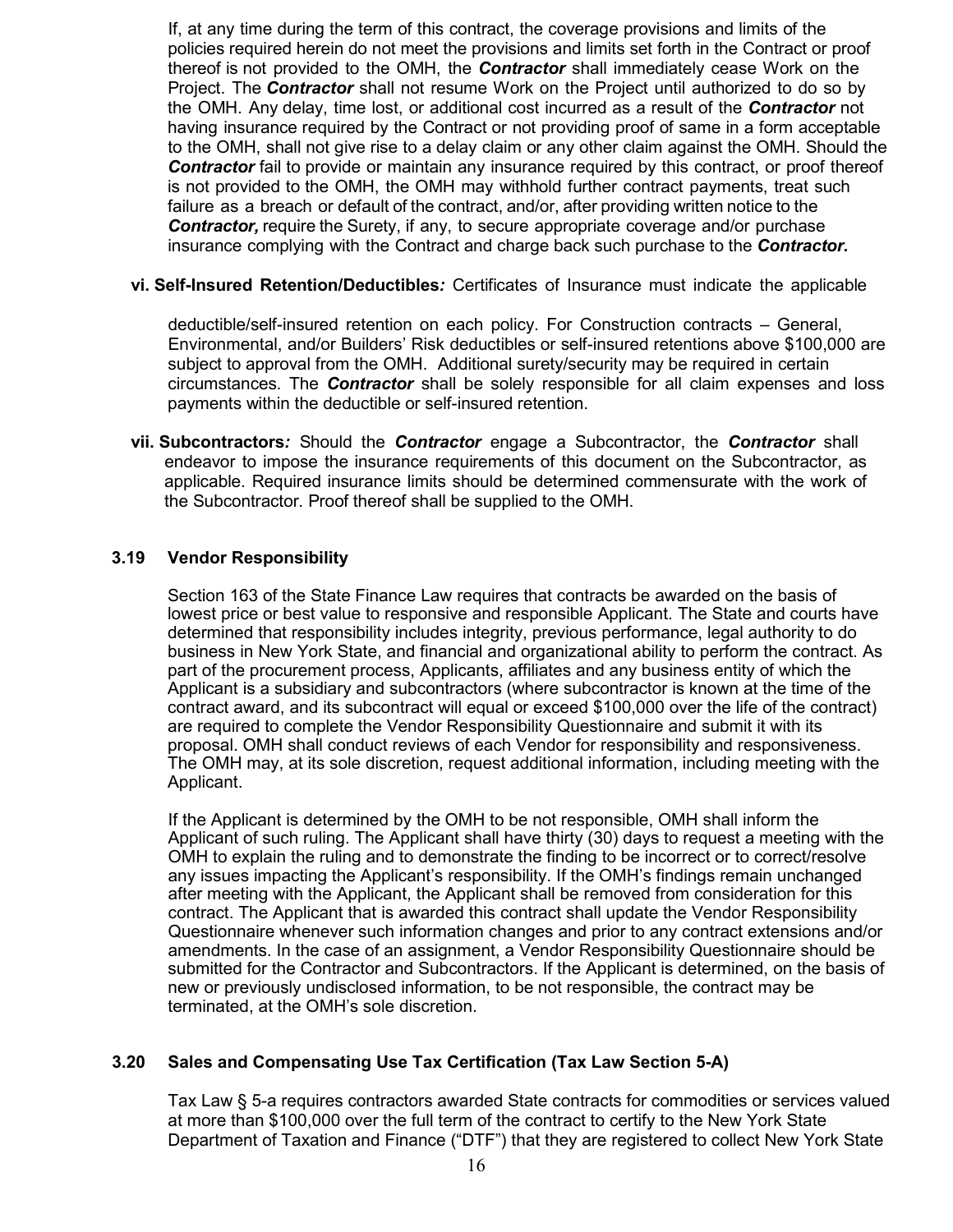and local sales and compensating use taxes, if they made sales delivered by any means to locations within New York State of tangible personal property or taxable services having a cumulative value in excess of \$300,000, measured over a specific period of time. The registration requirement applies if the contractor makes a cumulative total of more than \$300,000 in sales during the four completed sales tax quarters which immediately precede the sales tax quarter in which the certification is made. Sales tax quarters are June-August, September-November, December-February and March-May. In addition, contractors must certify to DTF that each affiliate and subcontractor of such contractor exceeding such sales threshold during a specified period is registered to collect New York State and local sales and compensating use taxes. Contractors must also certify to the procuring State entity that they filed the certification with the DTF and that it is correct and complete.

The selected Contractor must file a properly completed Form ST-220-CA (with OMH as the Contracting Agency within 48 hours of notification of selection for award) and Form ST-220-TD (with the DTF). These requirements must be met before a contract may take effect. Further information can be found at the New York State Department of Taxation and Finance's website.

#### **3.21 Contract Execution**

Awards made through this RFP are not final and the resultant contract is not considered executed and binding until it is approved by the Attorney General and the Office of the State Comptroller (OSC) as required by New York State Law.

#### **3.22 NYS and OMH Policies**

The applicant/contractor must agree to comply with all applicable New York State and OMH policies, procedures, regulations and directives throughout the Term of the contract.

#### **4. Evaluation Factors and Awards**

#### **4.1 Evaluation Criteria**

All proposals will be rated and ranked in order of highest score based on an evaluation of each applicant's written submission.

The Evaluation will apply points in the following categories as defined in Section 6:

| <b>Technical Evaluation</b>                               | <b>Points</b> |  |
|-----------------------------------------------------------|---------------|--|
| 6.1 Organizational Experience and Qualifications          | 5             |  |
| 6.2 Program Structure                                     | 10            |  |
| 6.3 Technical Assistance and Training                     | 20            |  |
| 6.4 Community Partnerships                                | 10            |  |
| 6.5 Engagement and Outreach                               | 10            |  |
| 6.6 Website                                               | 10            |  |
| 6.7 Reporting and Evaluation                              | 10            |  |
| 6.8 Commitment to Equity and the Reduction of Disparities | 10            |  |
| <b>6.9 Financial Assessment</b>                           | 22            |  |
| <b>Total Proposal Points</b>                              |               |  |
|                                                           | Points        |  |

For a detailed description of evaluation criteria for the Technical Evaluation and the Financial Assessment components, see Section 6 (Proposal Narrative).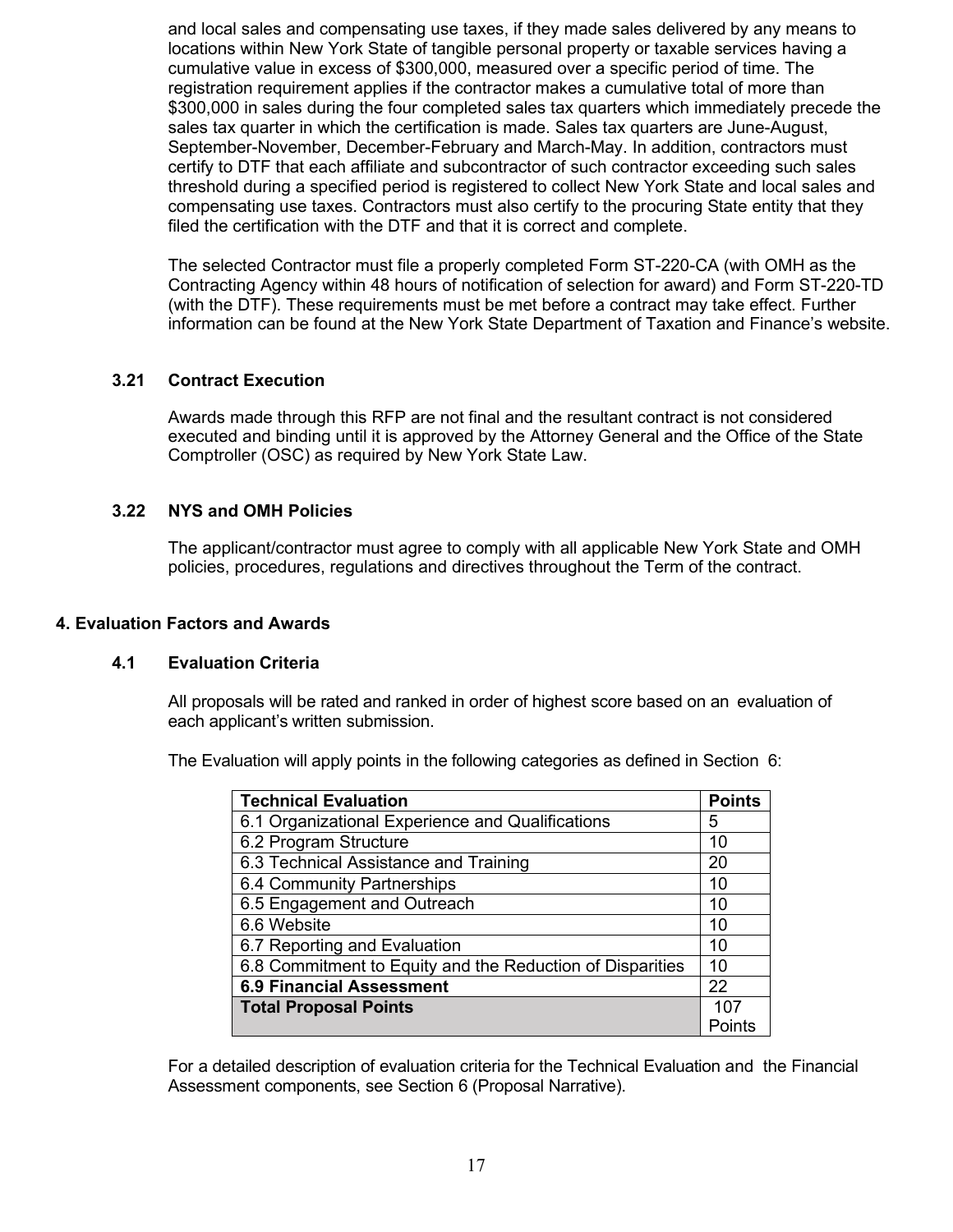## **4.2 Method for Evaluating Proposals**

Designated staff will review each proposal for completeness and verify that all eligibility criteria are met. A complete proposal shall include all required components as described in Section 2.11. If a proposal is not complete or does not meet the basic eligibility and participation standards as outlined in Section 2.5, the proposal will be eliminated from further review. The agency will be notified of the rejection of its proposal within 10 working days of the proposal due date.

Proposals will be conducted in two parts: Technical Evaluation and Financial Assessment. The technical evaluation committee, consisting of at least three evaluators, will review the technical portion of each proposal and compute a technical score. A financial score will be computed separately based on the operating budget and budget narrative submitted.

Evaluators of the Technical Evaluation component may then meet to discuss the basis of those ratings. Following the discussion, evaluators may independently revise their original score in any section. Once completed, final Technical Evaluation scores will then be recalculated, averaged, and applied to the final Financial Assessment score to arrive at final scores.

Any proposal not receiving a minimum average score of 65 will be eliminated from consideration.

In case of a tie in the scoring process, the proposal with the highest score on the Financial Assessment will be ranked higher.

#### **4.3 Process for Awarding Contracts**

#### **4.3.1 Initial Awards and Allocations**

Proposals will be ranked, and one award made to the applicant with the highest score to assume the operation of the Mental Health Resource and Training Technical Assistance Center for Schools

## **4.3.2 Contract Termination and Reassignment**

There are a number of factors that may result in the contract being reassigned. This includes, but is not limited to, failure to meet start-up milestones, failure to maintain staff to client ratio, excluding referrals based on criminal or substance abuse history, or poor performance outcomes. A contractor will be provided notification if there is need for reassignment.

To reassign the contract, OMH will go to the next highest ranked proposal. OMH reserves the right to contact and offer an award, in order of ranked score to the other applicant(s).

#### **4.4 Award Notification**

At the conclusion of the procurement, notification will be sent to successful and nonsuccessful applicants. All awards are subject to approval by the NYS Attorney General and the Office of the State Comptroller before an operating contract can be finalized.

OMH reserves the right to conduct a readiness review of the selected applicant prior to the execution of the contract. The purpose of this review is to verify that the applicant is able to comply with all participation standards and meets the conditions detailed in its proposal.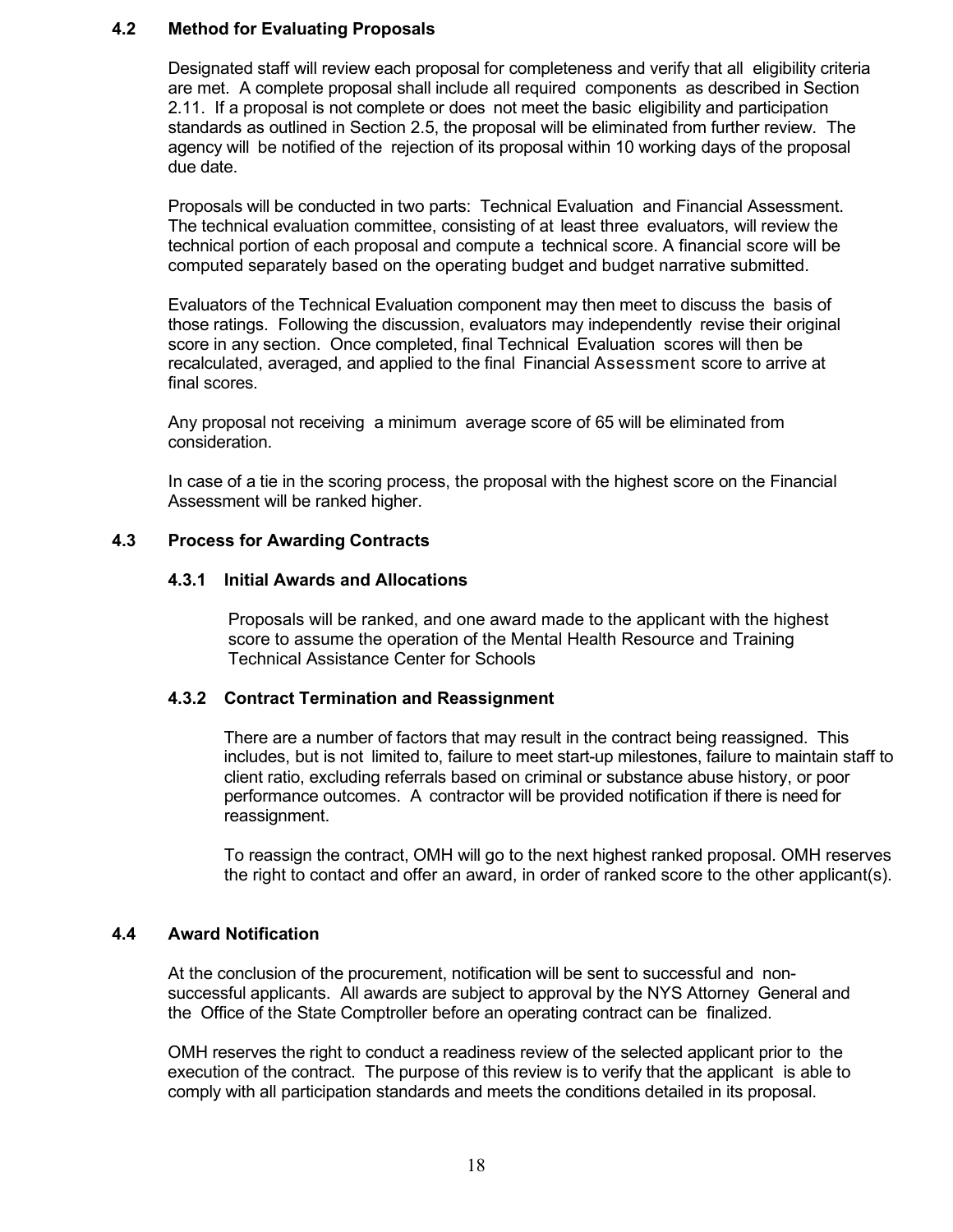## **5. Scope of Work**

.

## **5.1 Introduction**

As noted in Section I, 1.1, the purpose of the Mental Health Resource and Training Technical Assistance Center for Schools, is to provide a dedicated training and technical assistance center focused on assisting New York State schools by informing the content and incorporation of mental health in K-12 health curriculum. Further, this project intends to foster coordinated and collaborative care by establishing, enhancing, and supporting the partnerships between schools and community mental health providers. This partnership must encourage mental health and resource awareness by supplying a wealth of mental health related information to schools, students, and families.

#### **5.2 Objectives and Responsibilities**

A. Program Structure

The awardee must be prepared to provide *Mental Health Resource and Training Technical Assistance Center for Schools* services and other associated activities, as outlined in Section 5.2, by the second  $(2<sup>nd</sup>)$  quarter of the initial contract year.

1. Staffing

Awardee will establish a staffing structure commensurate with the deliverables outlined in this project and staff availability during the school day to respond to phone calls, emails and web-based inquiries regarding technical assistance. At a minimum, staffing will consist of a director to oversee all aspects of the program. Other staffing may include, but are not limited to: a Project Coordinator, Educational Consultants, and other staffing such as subject experts and support staff.

*The Applicant is required to describe the proposed staffing resources, experience and qualifications needed to support the program.* 

- 2. Advisory Council and Planning Meetings
- In collaboration with OMH, the awardee must establish an Advisory Council comprised of stakeholders (i.e., NYSED, school staff, parents, students, etc.) to inform and guide deliverables. The Advisory Council will meet a minimum of four (4) times per year either in-person or virtually.
- Awardee will meet and participate in planning and reporting meetings with OMH to monitor and track the progress of the project. These sessions will occur bimonthly (six (6) times per year), minimally.
- B. Technical Assistance and Training

Written materials developed must be available in the top three common languages spoken by individuals in the State of New York (English, Spanish, and Chinese) and the awardee must have the ability to provide in other languages upon request.

- 1. Curriculum
- Awardee will provide access to curriculum through provision of existing resources and/or development of new resources, that supports and enhances mental health education in schools.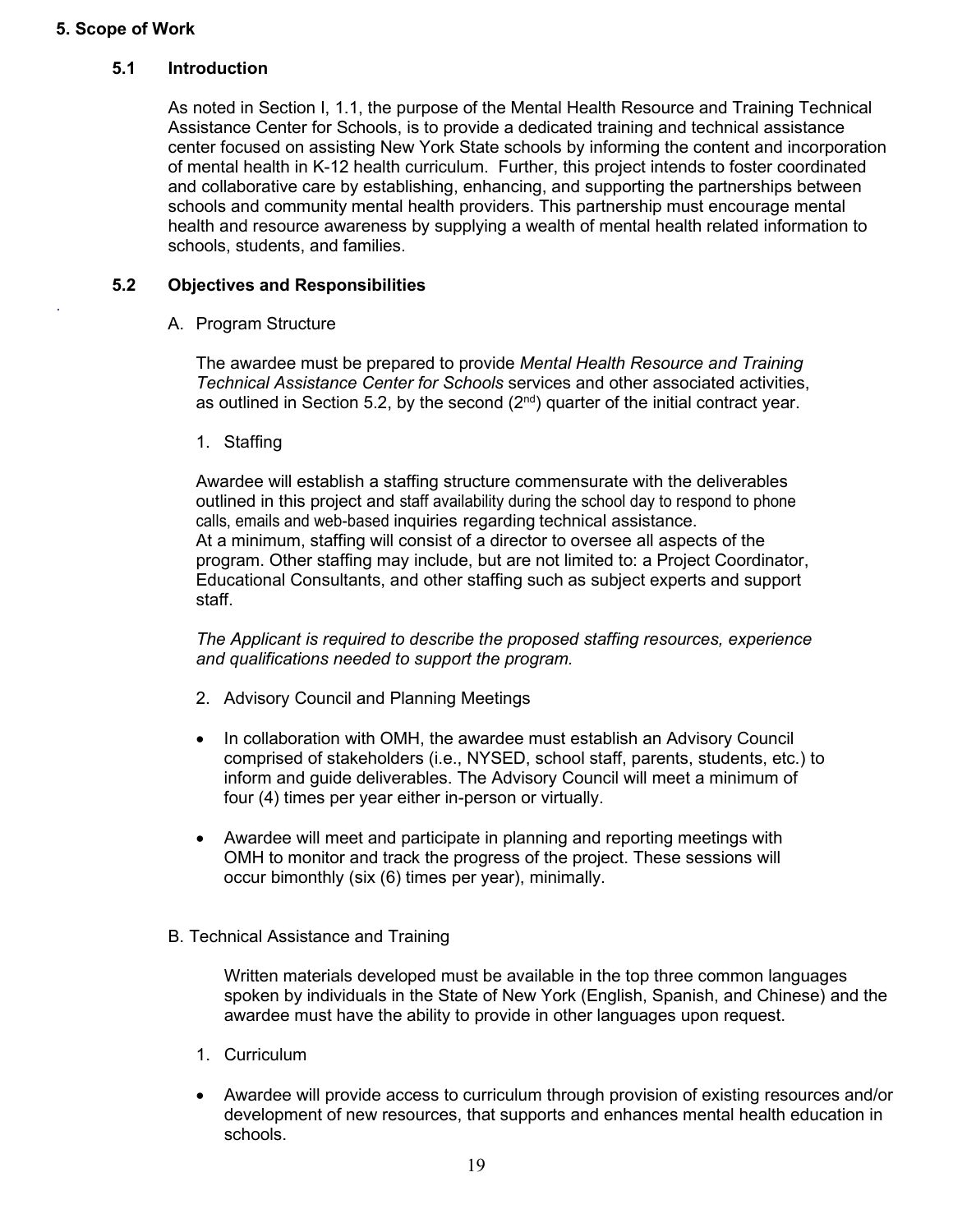- Awardee will provide mental health lessons for use in Health classes and other subject areas. These lessons will be tailored to specific grade levels and will be reviewed on an annual basis and updated, as needed.
- Awardee will ensure that curriculum and lesson revisions are reviewed and approved by the Advisory Council as needed.
- 2. Expanding and supporting knowledge and competencies of educational staff specific to mental health
- Awardee will establish and implement materials to assist educators, administrators and student support services staff, evaluate the existing mental health curriculum content in health and other subject areas, as well as building and district-wide initiatives that promote student mental health and wellness. Materials will be reviewed on an annual basis and updated, as needed.
- Materials will be made available through the Mental Health Resource and Training Technical Assistance Center website
- Awardee will provide technical assistance to schools to assess current practices and develop a plan to inform initiatives that promote student mental health and wellness.
- Awardee will offer self-paced, on-line trainings eligible for Continuing Teacher and Leader Education (CTLEs) for educators and other school personnel to enhance knowledge associated with mental health in schools.
- Awardee will provide opportunities devoted to education, including mental health instruction for students, family engagement, strategies for building community-school partnerships, professional development and school-wide strategies to support mental health and wellness of staff, students and families. This may include but is not limited to conference hosting.
- Awardee will provide opportunities to inform the educational community and community partners about trends in mental health and mental health education; to offer strategies for promoting mental health and wellness among youth, to engage families in schools and to promote school-community partnerships; and to share successes. This could be accomplished by but not limited to, hosting routine regional informational sessions.
- Awardee will facilitate and manage marketing, registration, and support training implementation.
- C. Community Partnerships
	- Awardee will provide information and resources to schools in establishing and nurturing community partnerships for the purpose of training school staff and linking students and families to mental health services. Resources created by the NYS Office of Mental Health will be included.
	- Awardee will work to identify emerging issues for awareness and training and will continue to grow the resources around mental health education and will promote a culture and climate of wellness in conjunction with stakeholders. Issues may include mental health service access, potential barriers to care, etc.
- D. Engagement and Outreach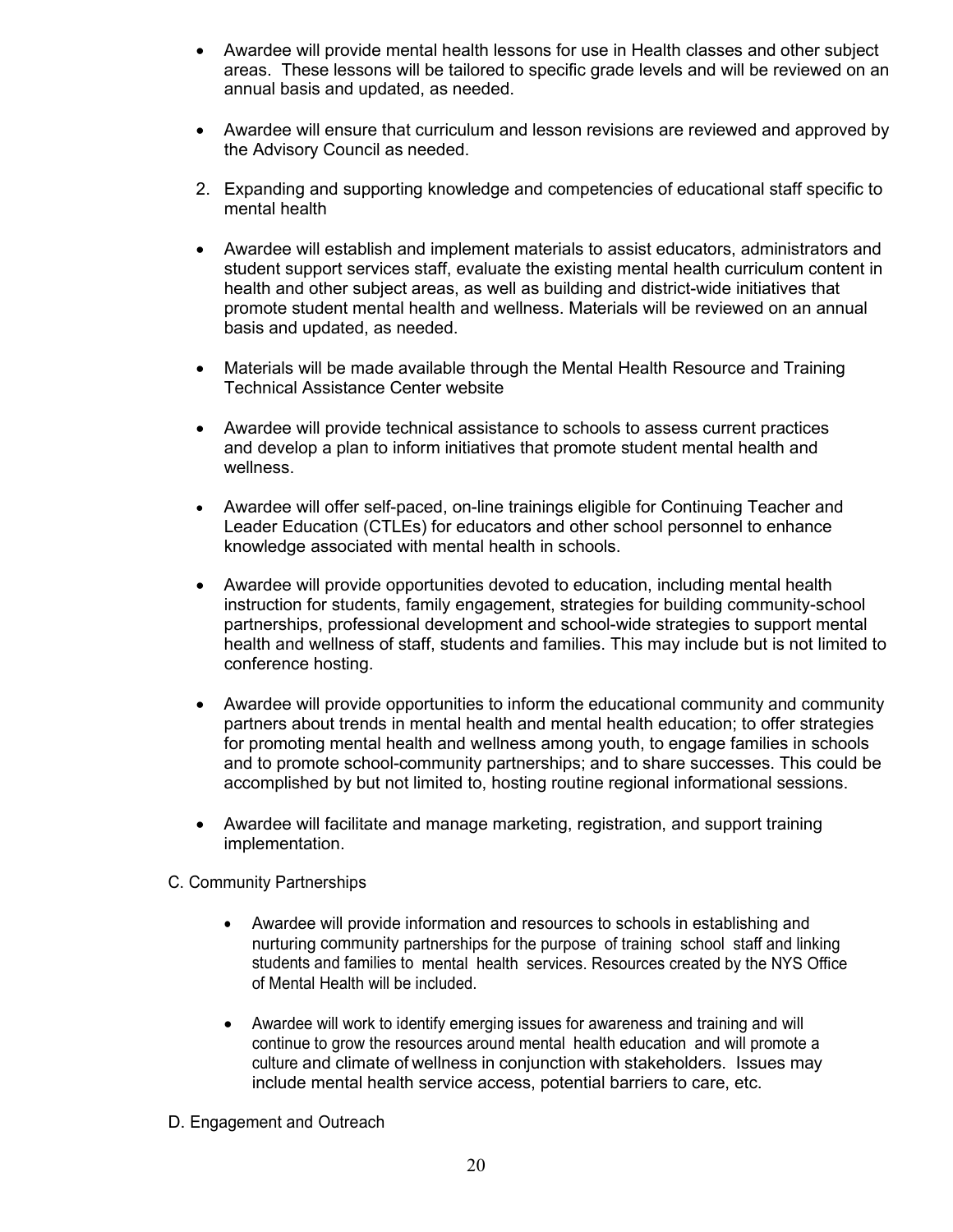- Awardee will engage in a wide-spread, on-going engagement and outreach campaign to provide information and resources to schools and families. Written materials developed must be available in the top three common languages spoken by individuals in the State of New York (English, Spanish, and Chinese) and awardee must have the ability to provide in other languages upon request.
- Awardee will ensure that educational resources, information and materials will be made available via a variety of modes to enhance engagement and dissemination (i.e., regular webinars, presentations to school districts and professional membership organizations, newsletter, and website).
- In an effort to share resources and disseminate information across the state, the awardee will establish mechanisms to understand how schools across the state are implementing mental health curriculum and promoting mental wellness. In turn, the awardee will establish means to share innovative strategies and creative application with schools across the state.
- Awardee will provide regular updates to target audience when new resources and events are made available and how to access such resources.
- Awardee will engage and outreach to all NYS educational communities and other stakeholders, including parents and youth to provide them with information about the mental health education law and mental health literacy opportunities.

## E. Website

- Awardee will be responsible for the development and maintenance of the Mental Health Resource and Training Technical Assistance Center for Schools website. This website will provide a centralized location for school communities across the state working on meeting the requirements of the New York State mental health education law: to learn, share and connect to needed resources. The applicant will submit a plan to:
	- o Develop an interactive website
	- o Provide ongoing website maintenance and functionality throughout the duration of the contract
	- $\circ$  Provide required security testing
	- o Update website information and resources regularly
	- $\circ$  Monitor and analyze website updates based on the analysis and informed by best practices to meet the needs of the users and improve access
	- $\circ$  Ensure the website supports promotion, registration, hosting of web-based training and a system for tracking
	- $\circ$  The applicant must identify the staffing or subcontractor who will be responsible for the website and must detail their expertise working on other projects. Include experience maintaining websites to reflect analysis of use, best practices, support consultation, support promotion, registration for trainings, hosting web-based trainings.
- F. Evaluation and Data Collection
	- Awardee will engage in thorough and comprehensive data collection to measure the use and effectiveness of trainings, resources, and other supports and to identify gaps in services, utilization, and engagement. Data collection will address stakeholder satisfaction, appropriateness, and relevance in response to materials and resources shared including, but not limited to: the annual conference, regional summits, curriculum, etc. This data will be used to inform internal planning and reporting to OMH.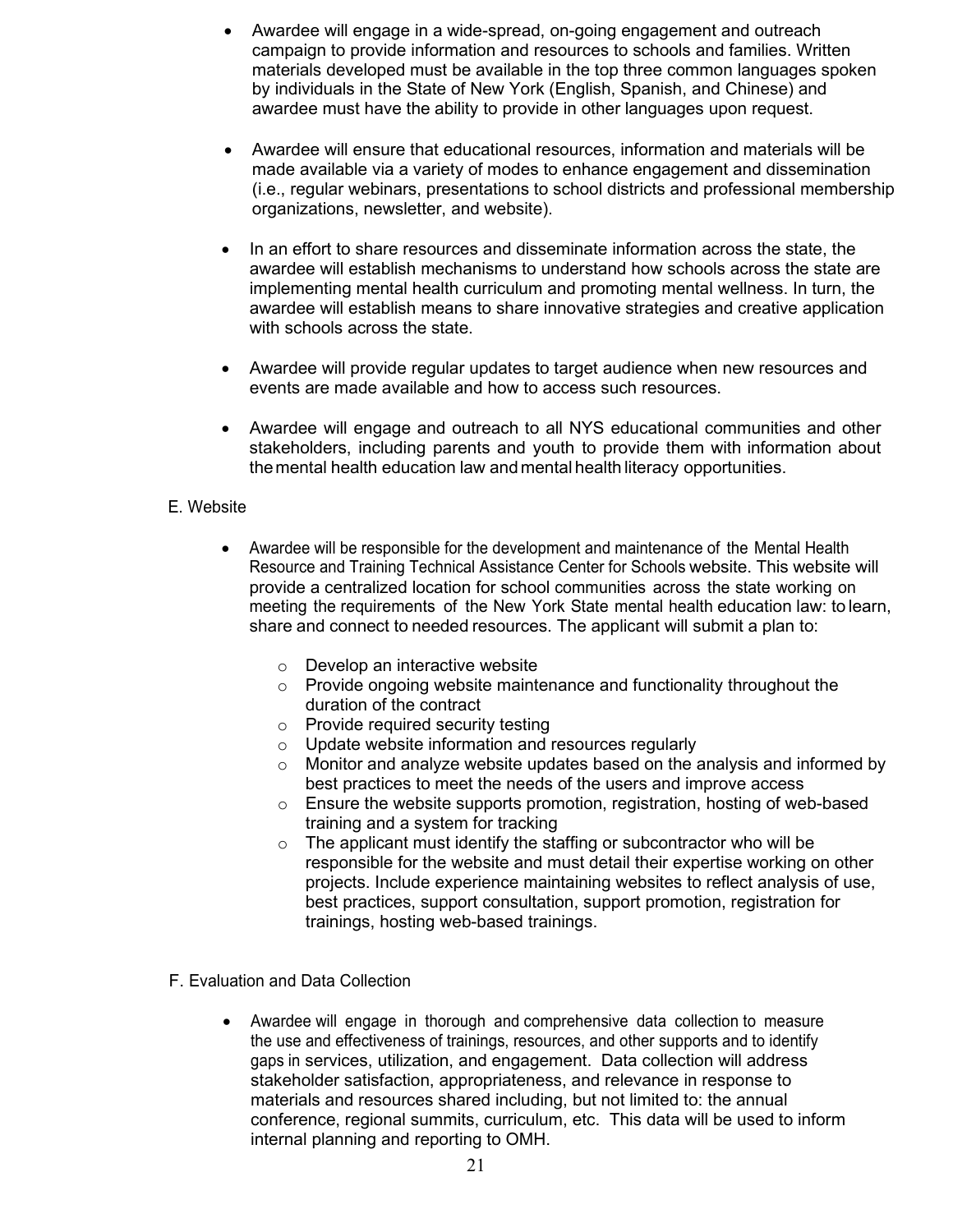- Awardee will provide quarterly reports to OMH summarizing data collection and providing a narrative of services provided by the awardee. Quarterly reports must minimally include the following:
	- o A summary of the training sessions (i.e., topics, location, modality, etc.) that were held during the reporting quarter,
	- o The number of participants per training session,
	- $\circ$  An aggregate report on the analysis of the satisfaction surveys for each training session,
	- $\circ$  Tracking data on the number of unique schools seeking resources/support,
	- $\circ$  Performance data to monitor progress towards achieving the deliverables.
	- o Additional data and narratives, as requested by OMH.

In collaboration with OMH, the awardee will facilitate sharing of evaluation results with key stakeholders.

- Awardee will be responsible for ongoing evaluation of the individual services provided and for evaluation of the overall impact of the Mental Health Resource and Training Technical Assistance Center for Schools.
- Mental Health Resource and Training Technical Assistance Center for Schools awardee will be required to provide additional data and reporting as requested by OMH in connection with program evaluation and feedback.
- Awardee is responsible to track utilization and quality survey results to inform project effectiveness.
- Awardee will be required to submit an annual cost report using the Consolidated Fiscal Reporting System. The Consolidated Fiscal Reporting System (CFRS) is a standardized reporting method consisting of schedules which, in different combinations, capture financial information for budgets, quarterly and/or mid-year claims, an annual cost report, and a final claim

G. Commitment to Equity and the Reduction of Disparities in Access, Quality and Treatment Outcomes for Marginalized Populations

- Awardee will support cultural awareness and equity via specified infrastructure which may include a committee, workgroup, etc. that focuses on efforts to inform, and contribute to the reduction of disparities in mental health care.
- Awardee will ensure a specified infrastructure that will consider information related to bias, stigma, historical cultural oppression/trauma, and consider contextual factors that contribute to elevated risk and disparities in access, quality, and treatment outcomes to inform project deliverables.

## **5.3 Operating Funding**

One award will be made in the amount of up to **\$ 2.5 million** for the five years. Annual funding for each of the 5 years is up to **\$ 500,000** dependent upon the availability of appropriations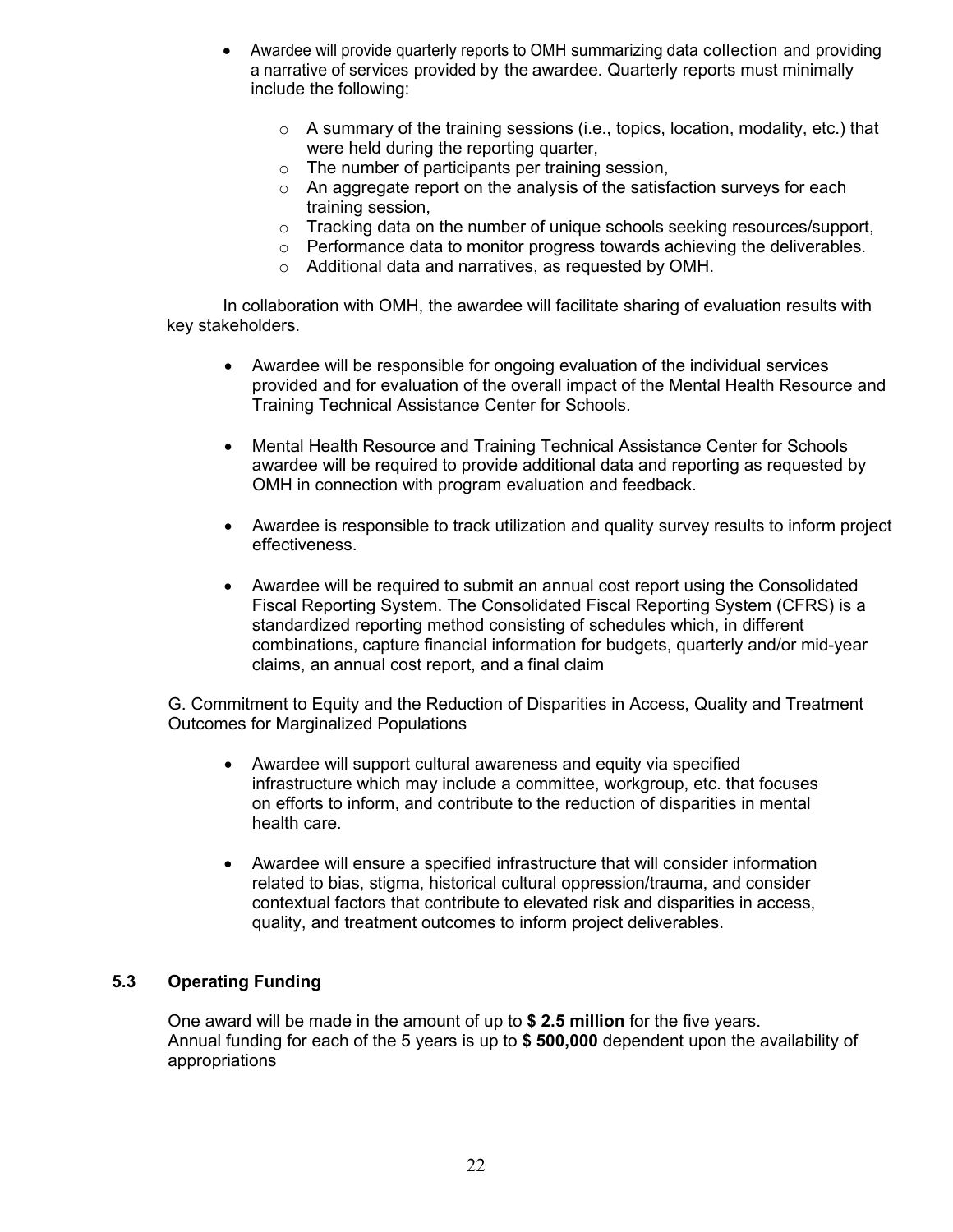#### **6. Proposal Narrative**

When submitting proposals for funding under this RFP, the narrative must address all components listed below, in the following order:

#### **6.1 Organization Experience and Qualifications**

- a) The applicant must provide a description of their organization. Include agency's mission.
- b) The applicant must describe and give an example attesting to their ability to build successful relationships with both New York State K-12 schools, the New York State Education Department, and New York State Office of Mental Health.
- c) The applicant must describe their relationship and ability to engage community stakeholders for the purposes of advancing the mental health and wellness of a school community.
- d) The applicant must describe their experience evaluating programs, measuring the impact, and utilizing the data to further enhance outcomes.
- e) The applicant must describe their experience developing and implementing training curriculum via multiple modalities including in-person and virtual platforms.

#### **6.2 Program Structure**

- a) The applicant must provide a staffing plan that addresses the types, roles, and numbers of staff available to provide deliverables, as outlined in Section 5.2., and support the implementation of trainings (i.e., support, administrative staff). Please include a hiring plan and timeline to fully staff this initiative.
- b) The applicant must describe staff recruiting policies that support diverse, equitable, and competitive employment to inform culturally competent and meaningful curriculum development and implementation.
- c) The applicant must describe the organization's plan to orient training staff to curriculum materials and supervision, including initial training implementation and orientation, and on-going monitoring, to measure, maintain, and/or improve trainer competence
- d) Either through direct staffing or subcontracts the applicant must have access to expertise in children's behavioral health and expertise in education. Applicant must describe in detail the expertise, experience, skills, and qualifications of staff/subcontractors and demonstrate that they meet one of the following criteria:

i. Content expert has worked within a children's behavioral health advocacy, trade association, or service delivery organization, located and doing business in New York State, and has knowledge and expertise of the children's behavioral health system of care.

ii. Content expert has worked as a teacher, support staff, or administrator within the NYS K-12 school system, with knowledge and expertise in children's mental health and available programs/resources.

- e) The applicant must describe the plan to develop an advisory council in collaboration with OMH as described in Section 5.2.A.2.
- f) The applicant must describe the plan to collaborate with OMH as described in Section 5.2. A.2.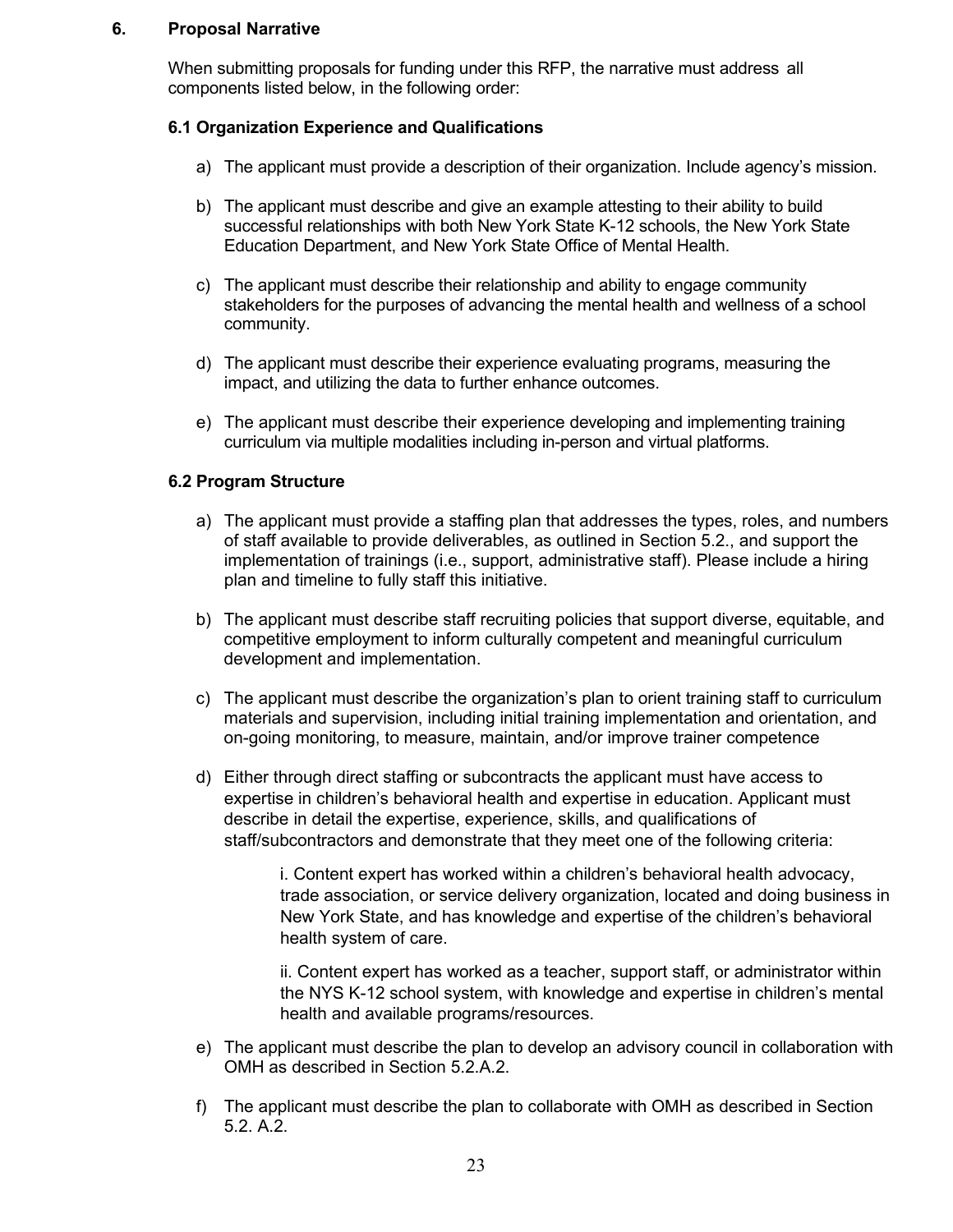### **6.3 Technical Assistance and Training**

- a) The applicant must outline expertise and experience related to the development of materials as outlined in the Section 5.2.B and Section 5.2.C including, but not limited to: the review and implementation of curriculum, mental health resources and informational materials, etc.
- b) The applicant must describe a plan to provide technical assistance outlining the following:
	- i. How technical assistance will be delivered and accessed by school districts.
	- ii. How specific information and materials will be integrated into the curriculum.
	- iii. Within plan, identify type, with description, of trainings and technical assistance to be administrated and projected frequency and duration.
	- iv. How stakeholders (e.g., educators, children/youth and families, etc.) will be involved in the ongoing curriculum review, development, and/or training design evaluation.
	- v. How curriculum and training approach(es) will account for an audience of varying qualifications/knowledge base/experience.
- c) The applicant must describe the plan to address a flexible training modality approach to align with demand and shifting circumstances that impact training. Please include, platform(s) to facilitate virtual trainings and any other mechanisms/tools/etc. that would support a virtual learning experience.
- d) The applicant must describe the organization's plans for registration, tracking, and management of the training/resource program.
- e) The applicant must describe the organizations plans for offering CTLEs.

#### **6.4 Community Partnerships**

- a) The applicant must provide a plan of how information and resources will be curated and shared with schools. The applicant must describe their plan to establish community partnerships for the purpose of linking students and families with mental health services. Further, describe how information and initiatives already created by OMH will be used to inform and guide the applicant's plan.
- b) The applicant must describe how they will work to identify emerging issues for awareness and training and opportunities to grow resources around mental health education and access to services and supports.
- c) The applicant must describe how they will work with community mental health providers to ensure a collaborative care approach.

#### **6.5 Engagement and Outreach**

a) The applicant must outline a plan detailing the following: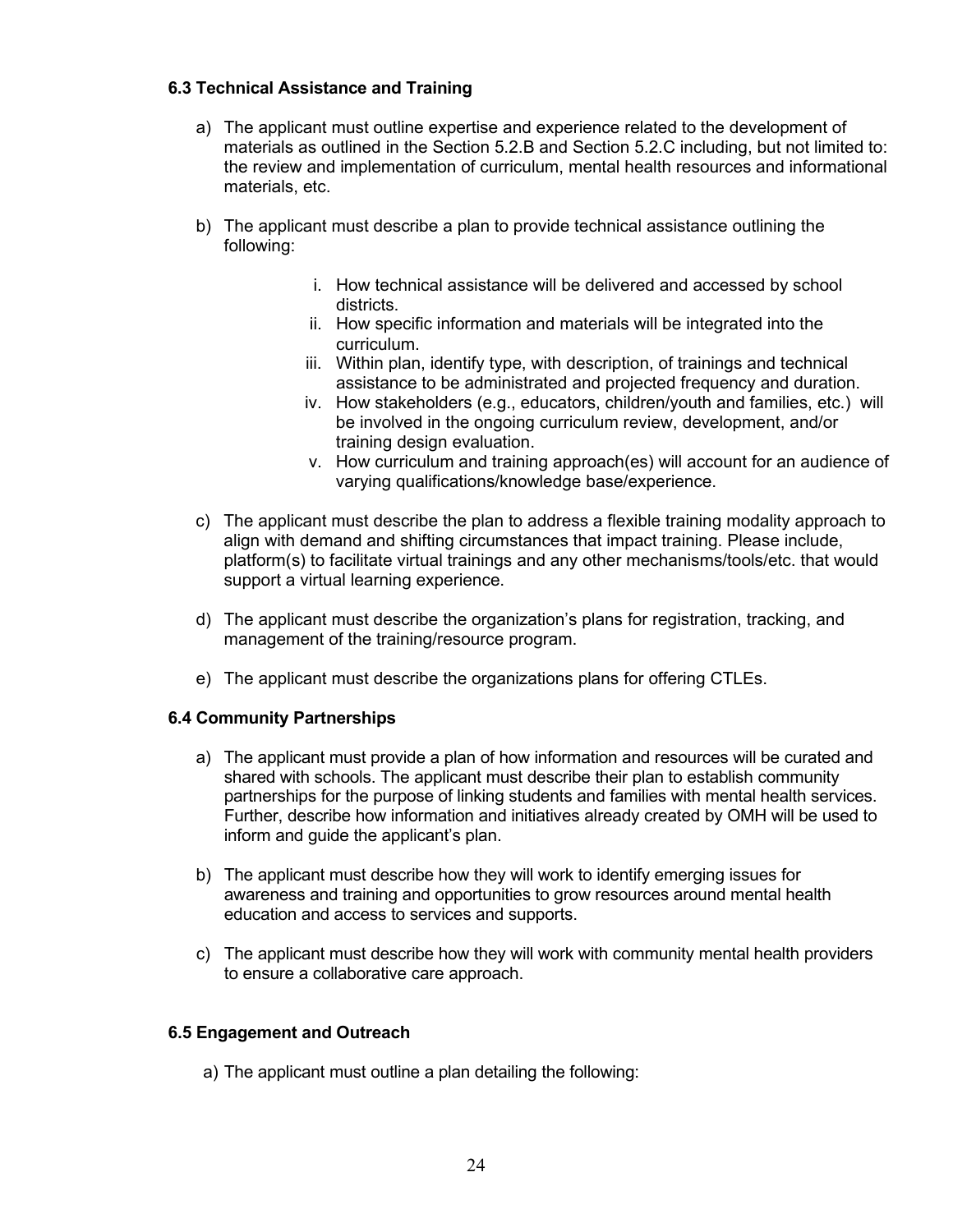- i. The applicant must detail how they will promote awareness of available resources on an ongoing and continual basis, as new materials and resources are made available.
- ii. The applicant must detail how they will utilize a variety of modes (i.e., webinars, presentations, newsletters, website, etc.) to engage schools and increase utilization and outreach.

#### **6.6 Website**

The applicant must provide a detailed plan to develop, maintain and update a Mental Health Resource and Training Technical Assistance Center for Schools website as described in Section 5.2.E. The applicant must include the following:

- a) Schedule for ongoing website maintenance and functionality throughout the duration of the contract.
- b) Plan to provide regular security testing.
- c) Schedule for regular updates of website information and resources.
- d) Plan to monitor and analyze website utilization and user penetration and implement updates based on the analysis and informed by best practice to meet the needs of users and improve access.
- e) Plan to ensure the website supports promotion, registration and hosting of web-based training.
- f) The applicant must identify staffing or the subcontractor responsible for the Mental Health Resource and Training Technical Assistance Center for Schools website and must detail their experience and their expertise with working other related initiatives. Include experience maintaining websites to reflect analysis of use, best practices, support consultation, support promotion, registration for trainings, hosting web-based trainings.

#### **6.7 Reporting and Evaluation**

- a) The applicant must describe their proposed approach for ongoing evaluation of the impact of the Mental Health Resource and Training Technical Assistance Center for Schools.
- b) The applicant must describe how their organization will collect data and monitor to inform service provision.
- c) The applicant must outline how this information is used to inform scope, frequency, duration of interventions in their services and programs to implement recommendations and measure changes.
- d) The applicant must describe a plan to incorporate key stakeholders in evaluating their approaches to ensure they reflect considerations for prevention/wellness, cultural considerations, whole-body health, etc. mental health education.

#### **6.8 Commitment to Equity and the Reduction of Disparities in Access, Quality and Treatment Outcomes for Marginalized Populations**

a) The applicant must describe their experience providing culturally relevant services in partnership with community organizations and the school community.